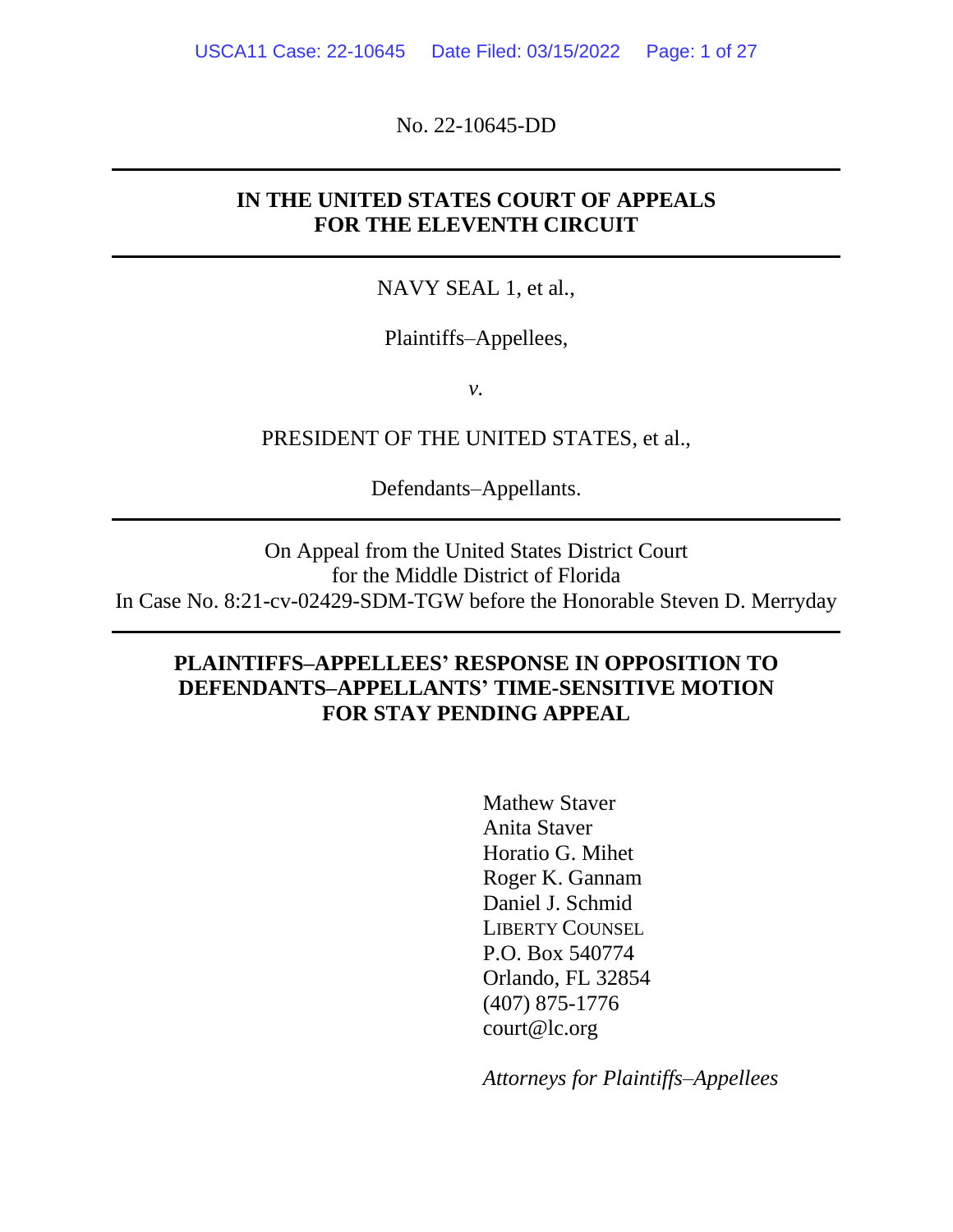**No. 19-14387** NAVY SEAL 1, et al. v. PRESIDENT OF THE UNITED STATES, et al. USCA11 Case: 22-10645 Date Filed: 03/15/2022 Page: 2 of 27

## **PLAINTIFFS–APPELLEES' CERTIFICATE OF INTERESTED PERSONS AND CORPORATE DISCLOSURE STATEMENT**

Plaintiffs–Appellees hereby certify that the following individuals and entities are known to have an interest in the outcome of this case (pseudonymous Plaintiffs– Appellees are listed separately at the end for purposes of redaction and sealed filing):

| Avallone, Zachary A.  | Macik, Thomas More        |
|-----------------------|---------------------------|
| Boynton, Brian M.     | Mast, Jr., Richard L.     |
| Carmichael, Andrew E. | Merryday, Hon. Steven D.  |
| Carroll, Sarah        | Mihet, Horatio G.         |
| Clark, Sarah J.       | Porcelli, Hon. Anthony E. |
| Coppolino, Anthony J. | Powell, Amy E.            |
| Dover, Marleigh D.    | Ross, Casen B.            |
| Enlow, Courtney D.    | Scarborough, Charles W.   |
| Gannam, Roger K.      | Schmid, Daniel Joseph     |
| Haas, Alexander K.    | Staver, Mathew D.         |
| Handberg, Roger B.    | Sturgill Jr., Lowell V.   |
| Harrington, Sarah E.  | Wilson, Hon. Thomas G.    |
| Liberty Counsel, Inc. |                           |

(Pseudonymous Plaintiffs–Appellees begin on next page.)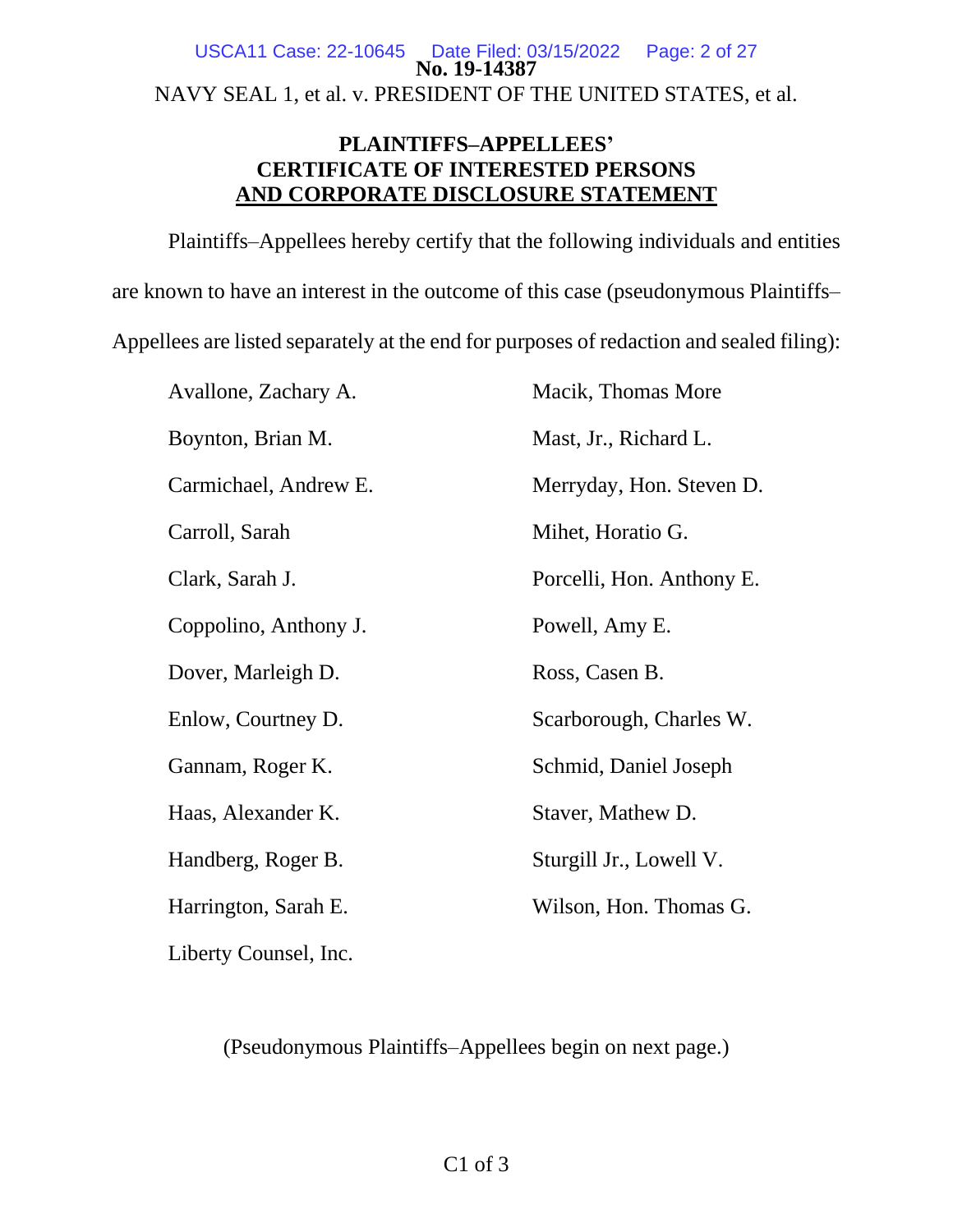**No. 19-14387** NAVY SEAL 1, et al. v. PRESIDENT OF THE UNITED STATES, et al. USCA11 Case: 22-10645 Date Filed: 03/15/2022 Page: 3 of 27

#### **Pseudonymous Plaintiffs–Appellees**

LIEUTENANT, USCG

CADET, USAF

SENIOR CHIEF PETTY OFFICER, USN

NAVY CHIEF WARRANT OFFICER, USN

LCDR PILOT, USCG

PILOT, USCG

SECOND LIEUTENANT, USMC

CHAPLAIN, USN

CAPTAIN 2, USMC

RESERVE LIEUTENANT COLONEL, USMC

NAVY EOD OFFICER, USN

TECHNICAL SERGEANT, USAF

NAVY COMMANDER SURFACE WARFARE OFFICER, USN

MAJOR, USMC

LIEUTENANT COLONEL 2, USMC

RESERVE LIEUTENANT COLONEL 1, USAF

CHIEF WARRANT OFFICER 3, USMC

MASTER SERGEANT SERE SPECIALIST, USAF

NAVY SEAL 1, USN

LANCE CORPORAL 2, USMC

CAPTAIN 3, USMC

NAVY SEAL 2, USN

CAPTAIN, USMC

 $C2$  of 3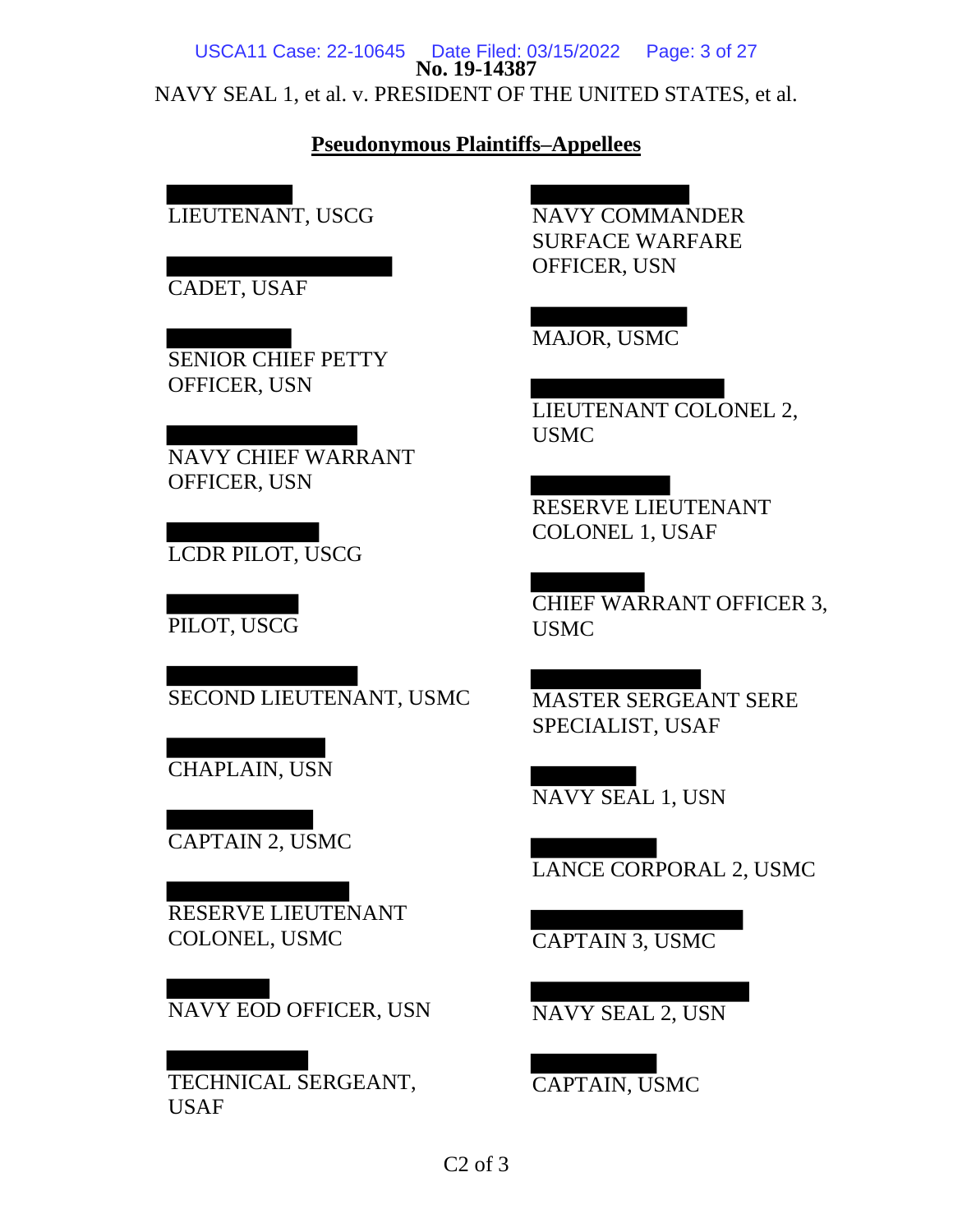**No. 19-14387** NAVY SEAL 1, et al. v. PRESIDENT OF THE UNITED STATES, et al. USCA11 Case: 22-10645 Date Filed: 03/15/2022 Page: 4 of 27

LANCE CORPORAL 1, USMC

NATIONAL GUARDSMAN, VAARNG

LIEUTENANT COLONEL 1, USMC

COLONEL, USAF

CHAPLAIN, USAFA

FIRST LIEUTENANT, USMC

ARMY RANGER, USA

RESERVE LIEUTENANT COLONEL 2, USAF

COLONEL, FINANCIAL MANAGEMENT OFFICER, USMC

No publicly traded company or corporation has an interest in the outcome of

this case.

/s/ Roger K. Gannam Roger K. Gannam Attorney for Plaintiffs–Appellees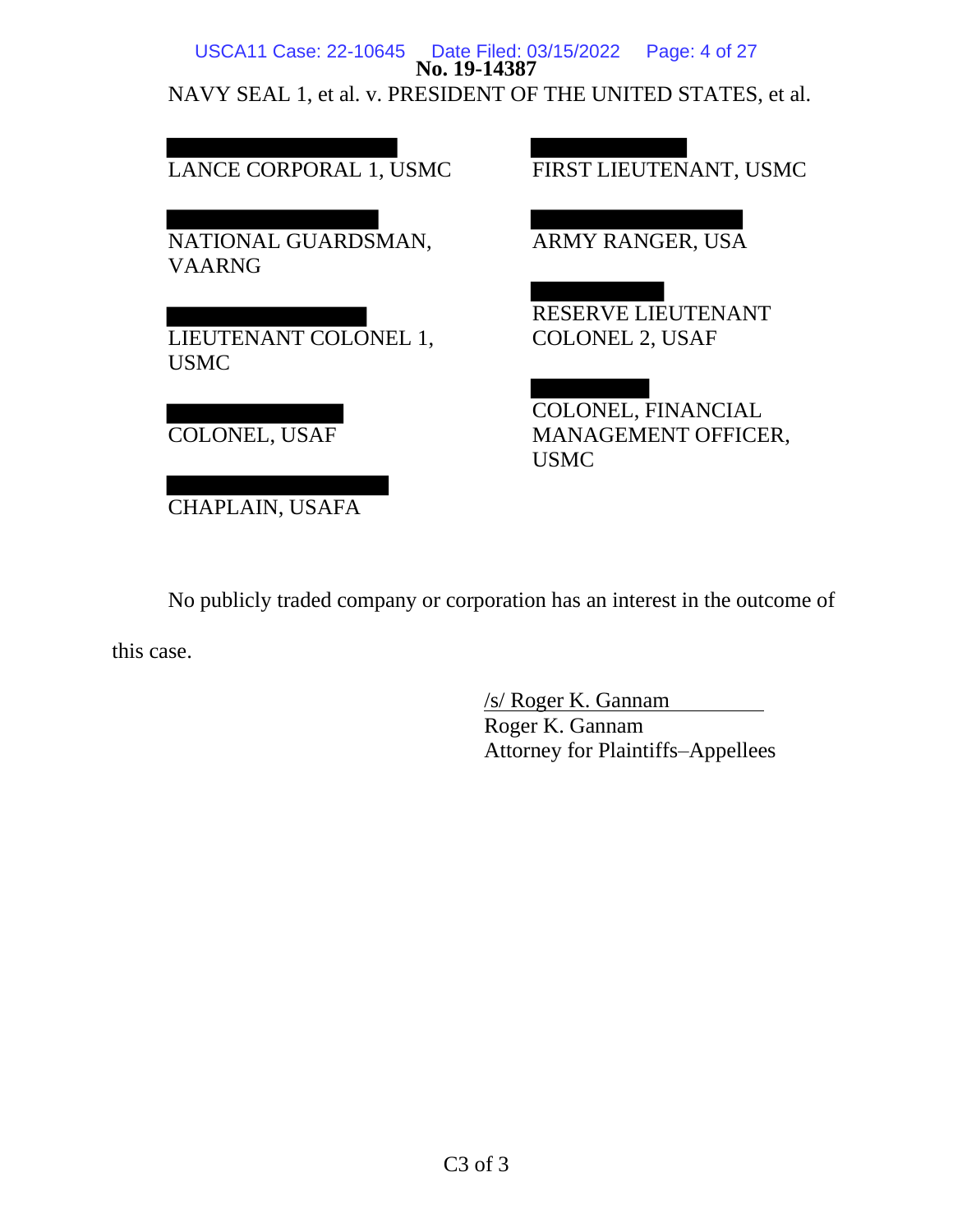## **PLAINTIFFS–APPELLEES' RESPONSE IN OPPOSITION TO DEFENDANTS–APPELLANTS' TIME-SENSITIVE MOTION FOR STAY PENDING APPEAL**

Plaintiffs–Appellees respond in opposition to Defendants–Appellants' Time-Sensitive Motion for Stay Pending Appeal (the "Stay Motion"), which seeks a stay of the district court's Preliminary Injunction and Order (R111<sup>1</sup>, the "PI Order") prohibiting Defendants from retaliating or taking other adverse action against two Plaintiffs whose final religious accommodation (RA) appeals were denied and who were ordered to receive a COVID-19 vaccine within days or be subject to discipline for disobeying an order. The Court should deny the Stay Motion because Defendants cannot satisfy the requirements for obtaining a stay. The PI Order should remain in full force and effect as the product of the district court's careful and deliberate management of this case, considering the overwhelming evidence of Defendants' fault and irreparable harm to the two Plaintiffs, navigating Defendants' shifting positions, and applying the appropriate measure of judicial intervention in unlawful military conduct based on well-settled authorities.

Pursuant to 11th Cir. R. 28-5, references to documents in the district court record will be by "R[district court document number] at [page number]."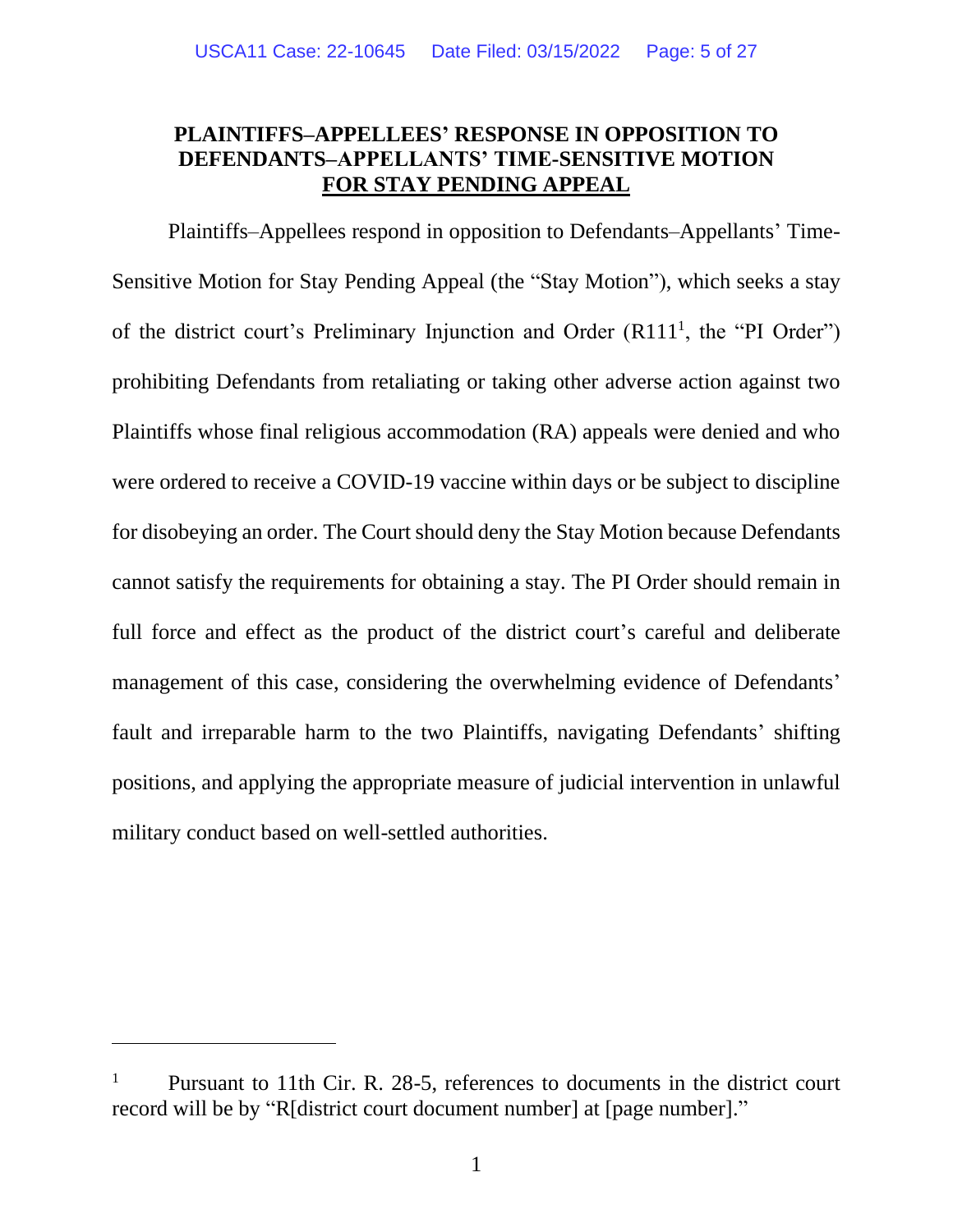#### **SUMMARY OF PROCEEDINGS BELOW**

#### **A. Classwide Preliminary Injunction Proceedings.**

Plaintiffs are United States Armed Forces service members who commenced this putative class action on October 15, 2021 (R1), to challenge the Department of Defense COVID-19 vaccine mandate (R1-4) requiring them to receive a vaccine that violates their sincerely held religious beliefs without providing them any meaningful way to obtain a religious accommodation  $(RA)$ .<sup>2</sup>  $(R105$  at 4.) Plaintiffs moved for a classwide temporary restraining order (TRO) and preliminary injunction against enforcement of the vaccine mandate under RFRA and the First Amendment, among other grounds. (R2 at 8–25.)

The district court deferred ruling on the TRO and set a preliminary injunction hearing for November 15, but invited Plaintiffs to "move on behalf of any individual member of the alleged class who satisfies the requirements for temporary injunctive relief . . . whose circumstances are for some singular reason markedly more acute than other members of the putative class." (R9 at 4.) In advance of the hearing, the district court ordered Defendants to file verified statements on each military branch's

<sup>&</sup>lt;sup>2</sup> Plaintiffs originally commenced this putative class action along with other plaintiffs who were civilian federal employees and contractors. (R1.) The district court ordered severance of the action into three actions—one for Plaintiffs as military service members, retaining the original case number, one for civilian federal employees (M.D. Fla. No. 8:21-cv-00364-SDM-TGW), and one for civilian federal contractors (M.D. Fla. No. 8:21-cv-00365-SDM-TGW). (R83.)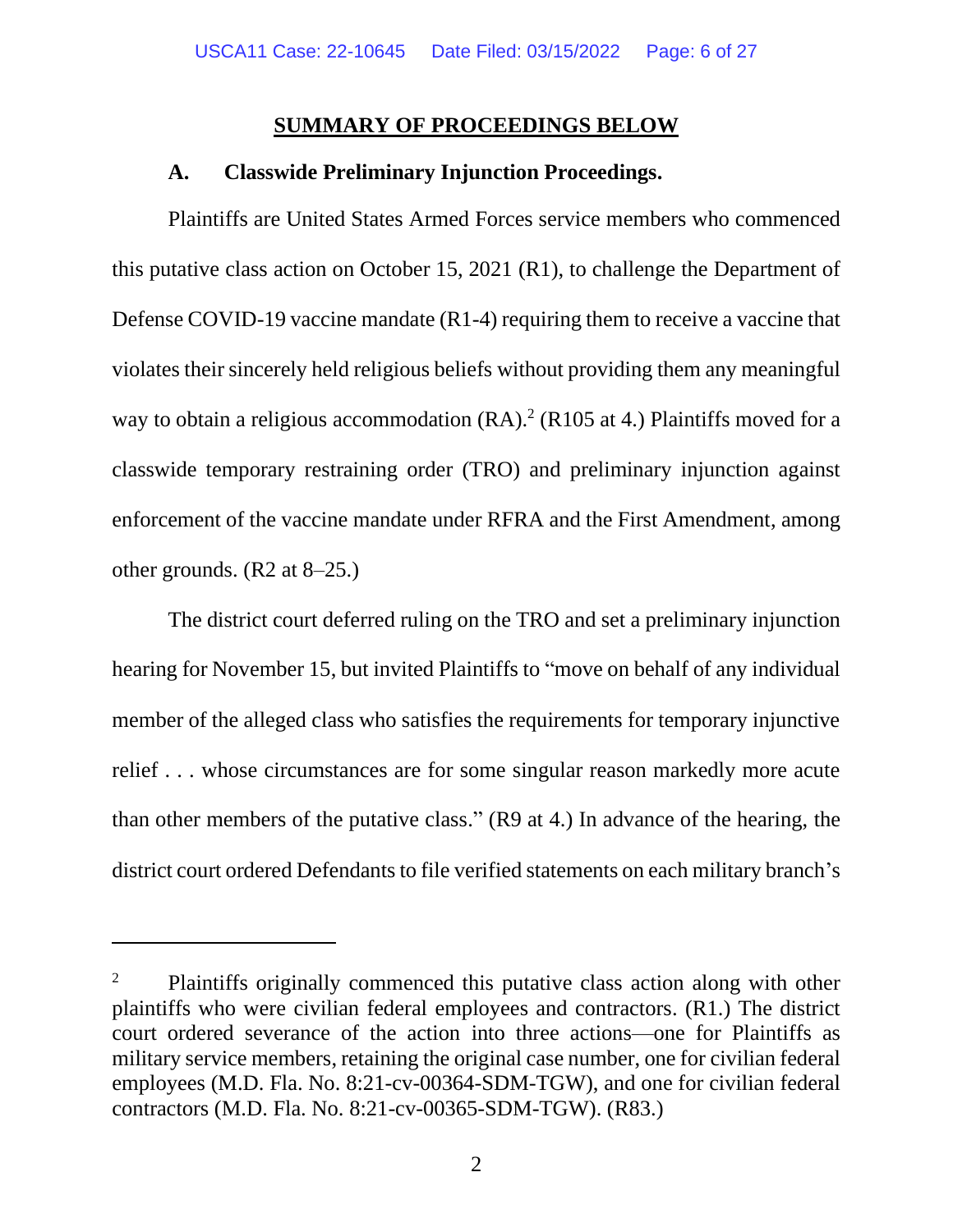RA procedures, including requests, grants, and denials. (R19.) Defendants filed the requested information (R34, R34-1 to R34-6), which was in addition to the various policies and declarations they filed in opposition to Plaintiffs' preliminary injunction motion (R23, R23-1 to R23-26).

The hearing proceeded on the evidence filed of record. (R38.) The court entered an order following the hearing (R40), observing, "the available interim data lends tentative credence" to the fact that "the regulations are subject to an undisclosed policy of 'deny them all'" (R40 at 26), and concluding it "quite plausible that each branch's procedure for requesting a religious exemption is a ruse that will result inevitably in the undifferentiated (and therefore unlawful under RFRA) denial of each service member's request." (R40 at 33.) The court, however, deferred ruling on preliminary injunctive relief. (R40 at 33–34.) Having concluded that free exercise rights are violated "the first moment an objecting service member must act contrary to a religious belief [—] when the exemption is finally denied and the member must choose to immediately receive the injection or immediately defy a direct order," and thus, that "'ripeness' can occur no later than the moment the member must irreparably receive the injection or irreparably defy an order upon the final denial of an RA appeal and issuance of a final order to get the shot" (R40 at 30), the court directed Defendants to provide, every 14 days beginning January 7, 2022, updated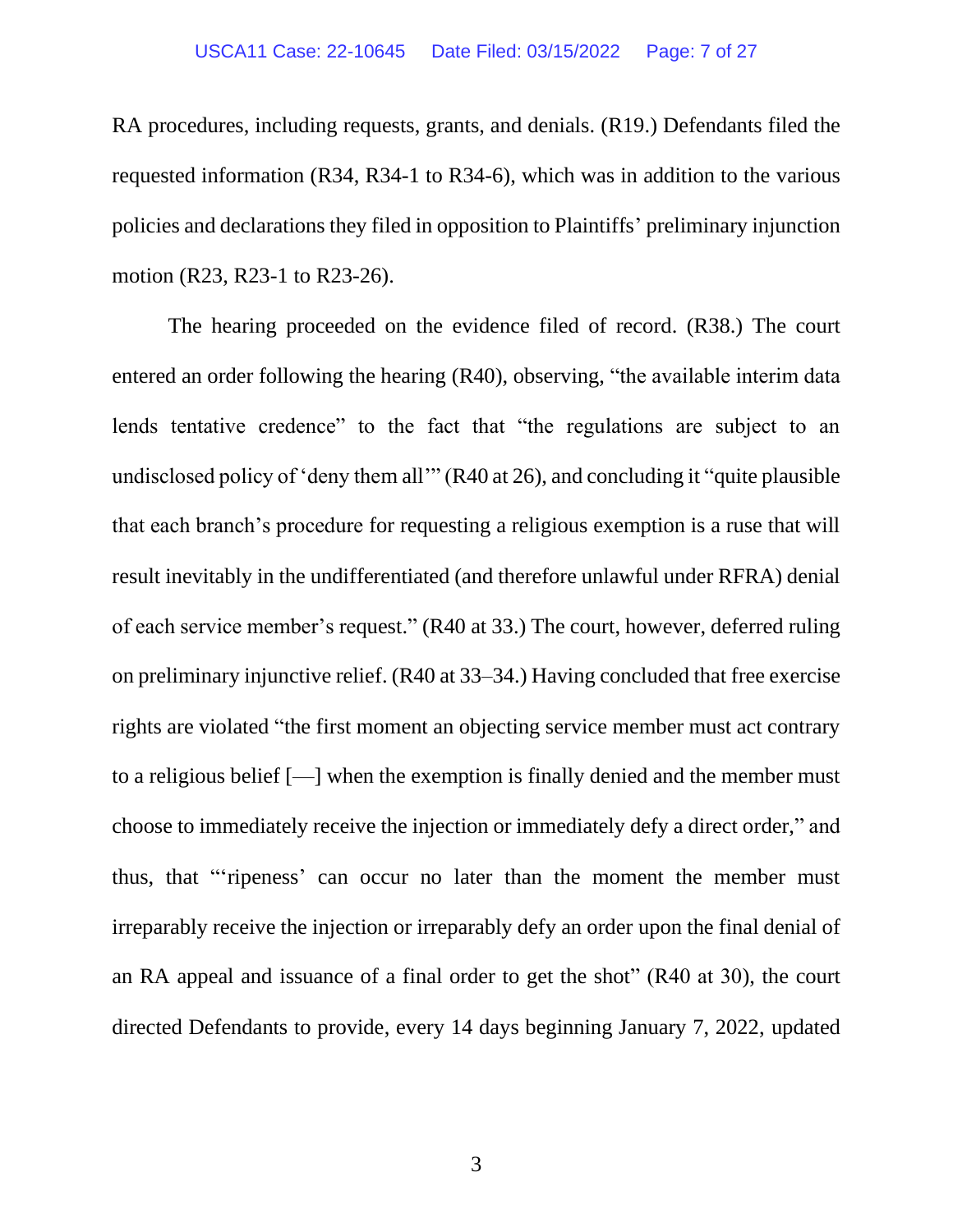#### USCA11 Case: 22-10645 Date Filed: 03/15/2022 Page: 8 of 27

data on the number of military RA requests, approvals, and denials, including *final* denials ripening service members' RFRA claims. (R40 at 33–35.)

Defendants filed their first installment on January 7 (R47), showing 21,243 RA requests among all military branches, with none granted to save objecting servicemembers from the choice between vaccination against conscience or involuntary separation, <sup>3</sup> but with over 5,135 temporary and permanent medical exemptions granted.<sup>4</sup> (R47, R47-1 to R47-8.) Because Defendants' updated data confirmed that "the actual and governing policy-in-fact—perhaps emanating from an implicit understanding common to and extending throughout each branch of the military and throughout the layers of reviewing officers and boards—demands the indiscriminate and undifferentiated denial of each request for a religious exemption" (R40 at 23), Plaintiffs filed a supplemental memorandum in support of a classwide preliminary injunction on January 21 (R51). What looked like a ruse to the district

<sup>&</sup>lt;sup>3</sup> The two granted RA requests were for service members already slated for separation. (R51 at  $4 \& n.2$ .)

Possibly hundreds or thousands more temporary medical exemptions have been granted, but each of the branches is only able to report the number of active medical exemptions at a given time, and is unable to report a total number over a period of time. (*See, e.g.*, R47 at 2; R47-2 at 7; R47-3 at ECF 7 n.2; R47-4 at ECF 6 n.2; R47-5 at ECF 6 n.6; R47-8 at 2.)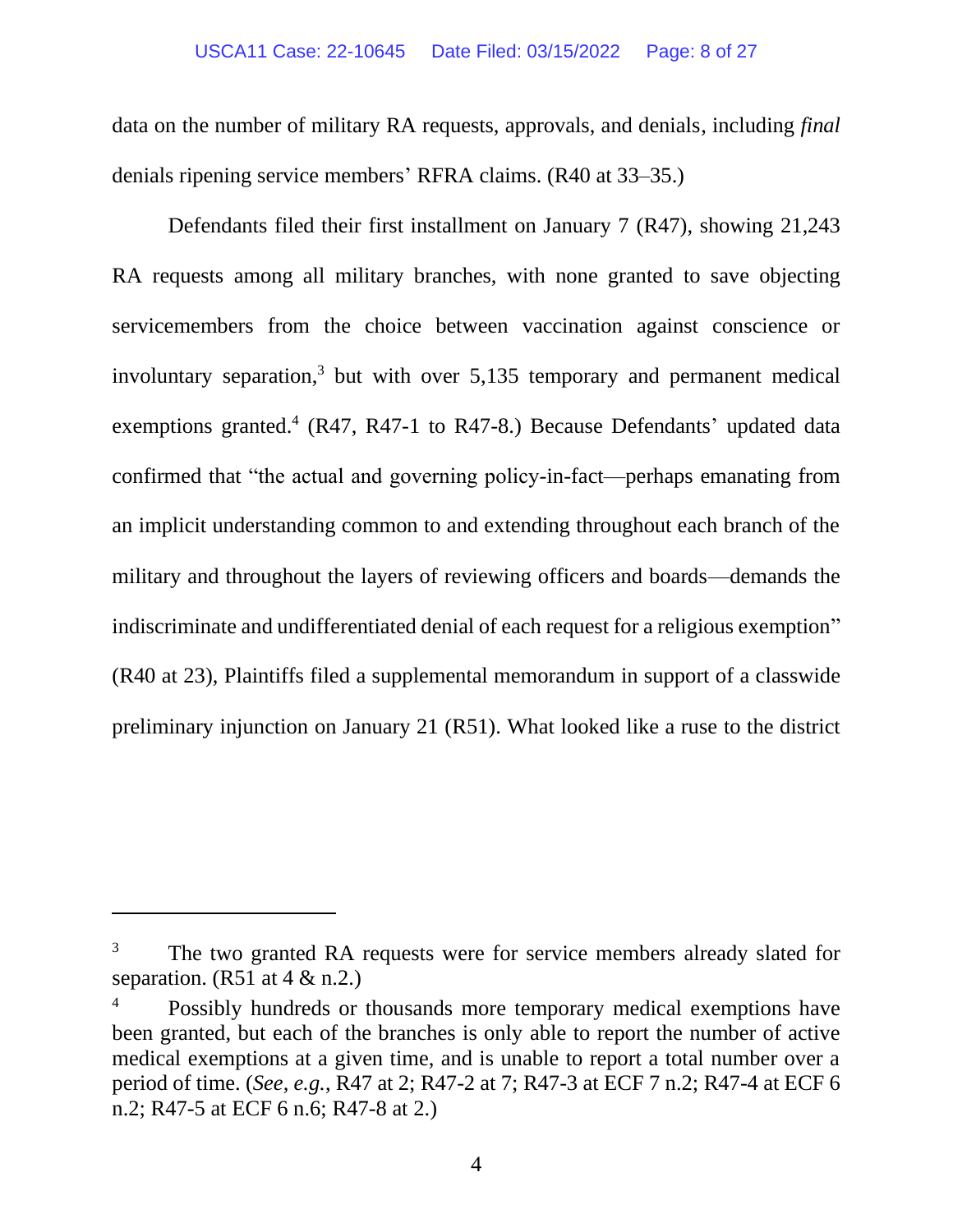court in its deferral order (R40 at 33) was proved a ruse by Defendants' data submission. 5

# **B. Preliminary Injunction Proceedings and Order for Plaintiffs Navy Commander and Lieutenant Colonel 2.**

On February 1, Plaintiffs filed an emergency TRO motion for Plaintiffs Navy Commander Surface Warfare Officer ("Navy Commander") and Marine Lieutenant Colonel 2 ("Lieutenant Colonel 2") pending the court's ruling on classwide preliminary injunctive relief (R60). Each Plaintiff had received a final RA appeal denial and faced an order to be vaccinated within five days. (R60-1 at 7; R60-2 at 3; R112 at 24:25–25:10, 153:22–155:10.)

After ordering a response by Defendants (R62; R66), the district court entered an order on February 2 granting the TRO and setting an evidentiary hearing for February 10. (R67 at 8–10.) The TRO enjoined Defendants "from diminishing or altering in any manner and for any reason the current status of Navy Commander and Lieutenant Colonel 2, including their assignment, privileges, rank, or the like," such that "Navy Commander and Lieutenant Colonel 2 must remain 'as is' throughout the duration of this injunctive relief." (R67 at 10.)

<sup>&</sup>lt;sup>5</sup> Defendants filed a total of three data updates pursuant to the deferral order (R40), and an additional update at the district court's direction (R47, R47-1 to R47- 8; R52, R52-1 to R52-6; R73, R73-1 to R73-6; R76 (errata to R73); R103, R103-1 to R103-3), showing 25,088 total RA requests, and the granting of only 20—all to service members already slated for separation.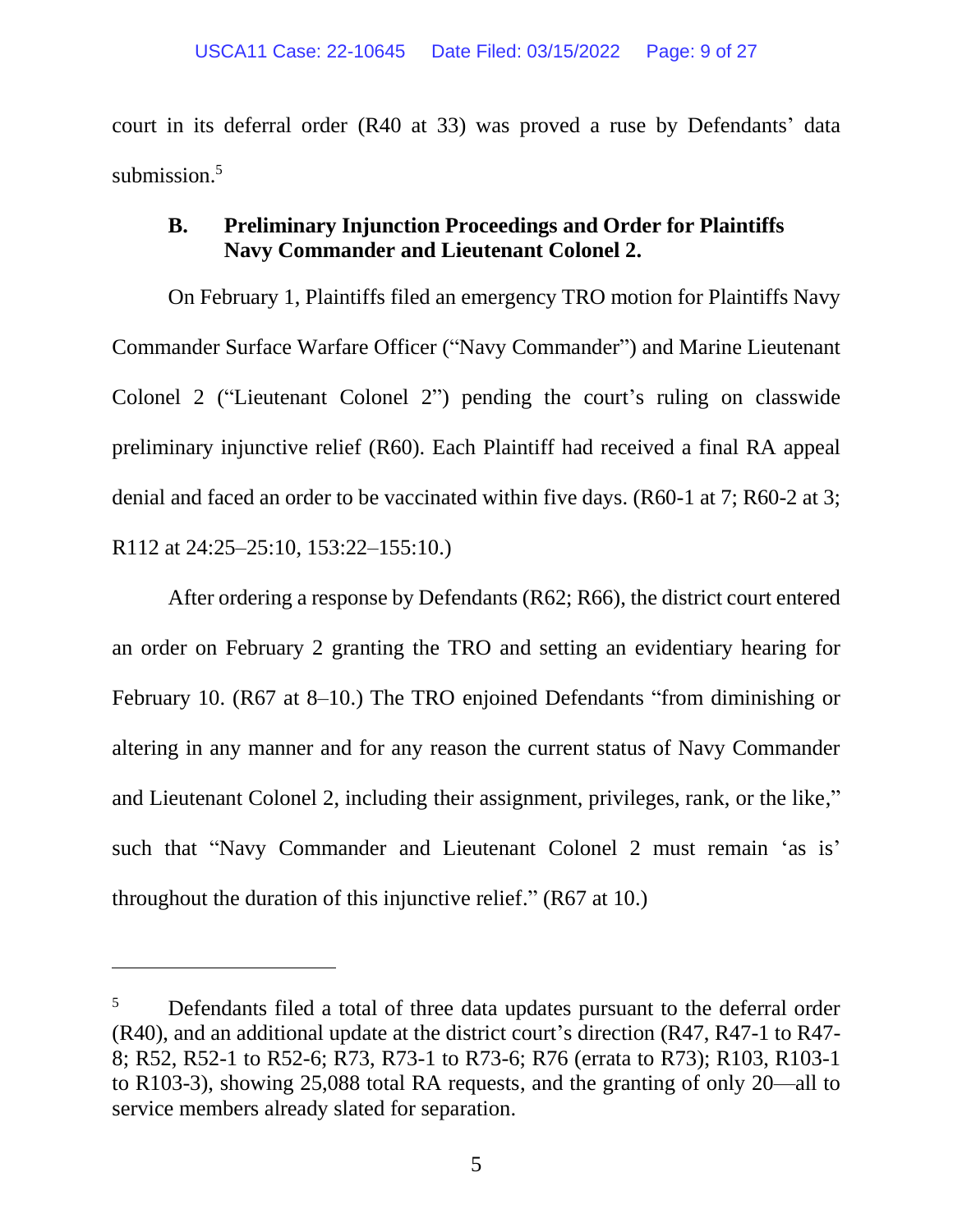At the February 10 hearing, Navy Commander and Lieutenant Colonel 2

appeared in person and testified in support of their motion, while Defendants relied

on declarations. (R84.) After the hearing, on February 13, the district court ordered

Defendants to produce a final batch of updated RA data, to include all RA grants

and the last 25 RA appeal denials for each of the Navy, Marines, and Air Force. (R90

at 1–2.) On February 17, Defendants complied. (R103, R103-1 to R103-3.)

On February 18, the court entered its PI Order (R111), enjoining Defendants

(1) from enforcing against Navy Commander and Lieutenant Colonel 2 any order or regulation requiring COVID-19 vaccination and (2) from any adverse or retaliatory action against Navy Commander or Lieutenant Colonel 2 as a result of, arising from, or in conjunction with Navy Commander's or Lieutenant Colonel 2's requesting a religious exemption, appealing the denial of a request for a religious exemption, requesting reconsideration of the denial of a religious exemption, or pursuing this action or any other action for relief under RFRA or the First Amendment.

(R111 at 47–48.) Regarding Navy Commander, the district court found, *inter alia*:

Navy Commander serves as the commanding officer of a guided missile destroyer. . . . Over the course of . . . seventeen years, the Navy entrusted Navy Commander with increasing levels of responsibility. After completing several tours of duty and graduating nuclear power school, Navy Commander commands a surface warfare vessel with a crew of 320. Because of the required nuclear education and experience, few service members are as qualified as Navy Commander to direct a surface vessel. From January 2020 to March 2021, from the onset of COVID-19, through the height of the pandemic, and without a vaccine (and certainly before the FDA fully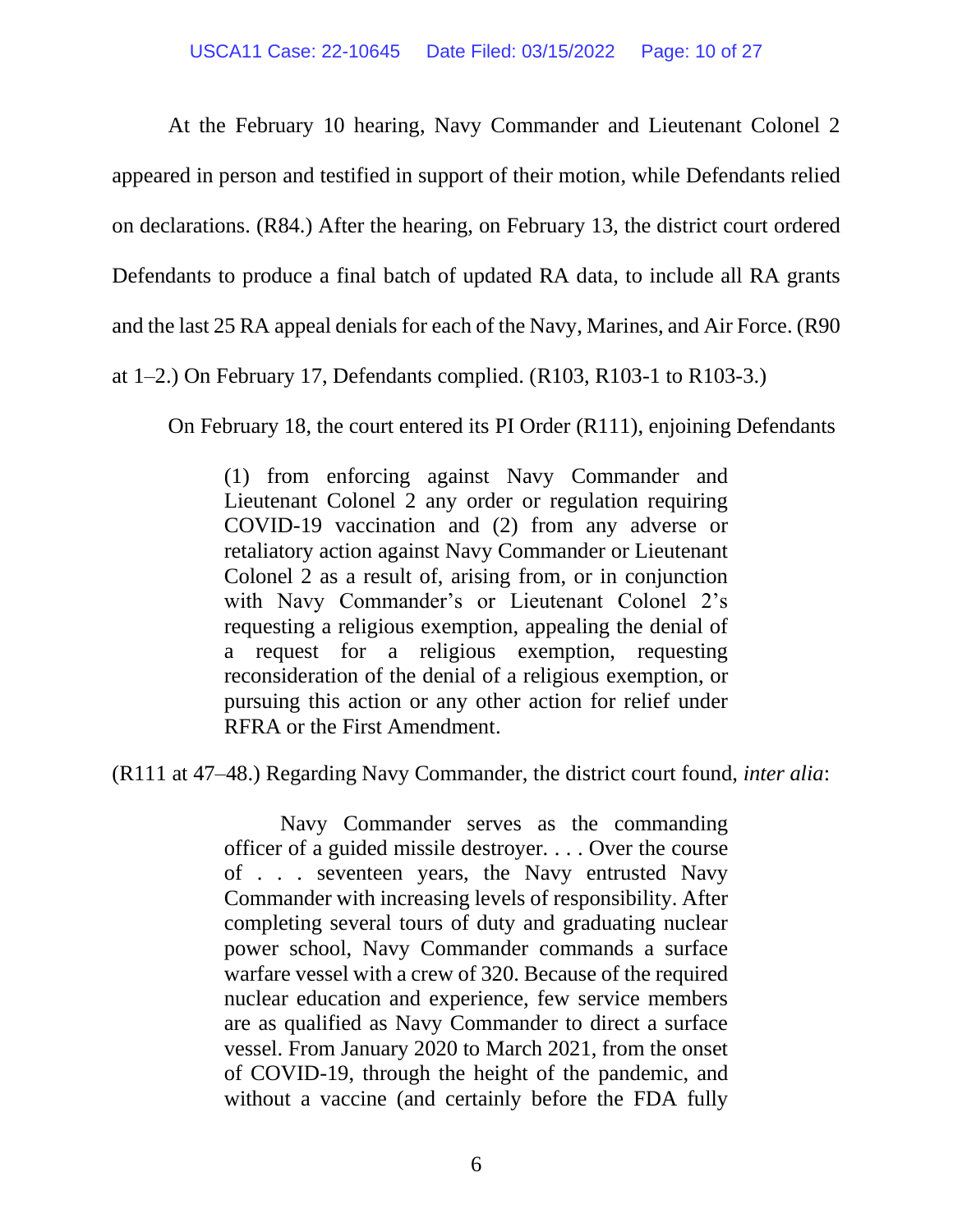authorized a COVID-19 vaccine), Navy Commander conducted successful operations, including a voyage exceeding 300 days,<sup>[6</sup>] while adhering to COVID-19 safety protocols, including masking, sanitizing, physical distancing, COVID-19 testing, and quarantining. More than 93% of the sailors under his command have completed a COVID-19 vaccination series. In sum, his present regime has proven successful including while "underway" on the oceans of the world.

\* \* \*

On January 28, 2022, the Chief of Naval Operations, the Navy's final appellate authority for religious exemptions, denied Navy Commander's appeal. . . . The appellate denial letter orders Navy Commander to begin a COVID-19 vaccination series at a Navy immunization clinic not later than February 3, 2022. Also, another order directed Navy Commander to meet with a squadron commander the evening of February 3, 2022, at which time Navy Commander "fully expect[ed]" absent preliminary injunctive relief — "to be relieved as a commander of the ship, due to a 'loss of confidence.'"

(R111 at 10–12 (citations omitted).) Because of the TRO that preceded the PI Order,

Navy Commander's commanding officer, Captain Frank Brandon, was unable to

remove Navy Commander from his command on February 3. (R112 at 61:9–18,

133:7–13.) But Captain Brandon warned him, "that train is coming, and the next

<sup>&</sup>lt;sup>6</sup> Navy Commander testified that he commanded his ship underway for over 300 total days of the approximately 400-day period from January 2000 to March 2021, not for one 300-day voyage. (R112 at 30:15–112:10.)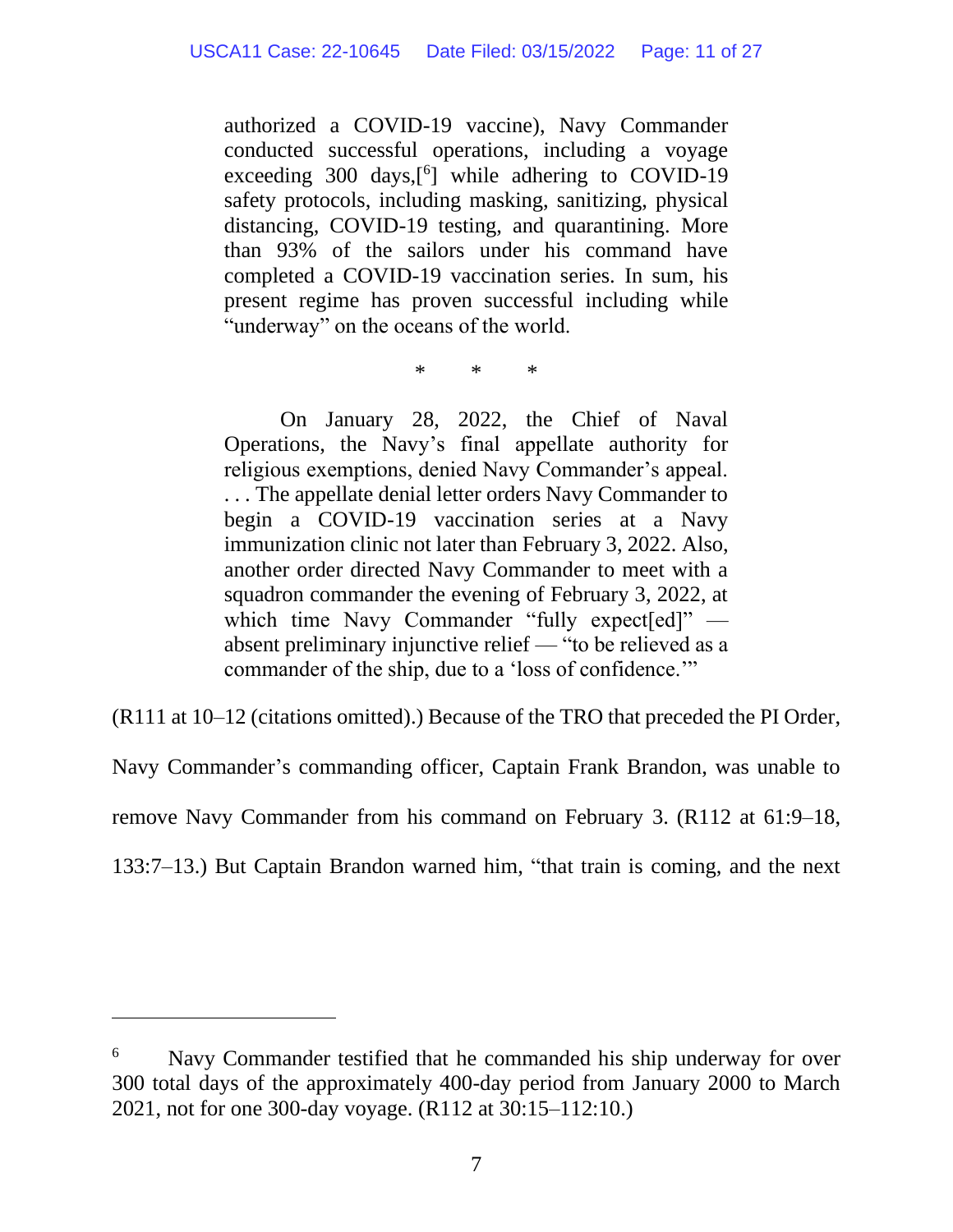time that I see you, I will relieve you of your command. This is per Navy policy. Do

you understand?" (R112 at 133:10–12.)

. . . .

Regarding Lieutenant Colonel 2, the district court found, *inter alia*:

Lieutenant Colonel 2 serves as a logistics officer at Marine Forces Special Operations Command at Camp Lejeune, North Carolina. In 1997, Lieutenant Colonel 2 enlisted in the Marine Corps. Originally a reservist, Lieutenant Colonel 2 voluntarily transferred to active duty after the attacks of September 11, 2001. In 2003, Lieutenant Colonel 2 completed officer candidate school and basic school. After becoming an officer, Lieutenant Colonel 2 performed several duties for the Marine Corps, which duties included serving as a congressional fellow for the Department of Defense and as a legislative assistant for the Marine Forces Integration Office. Lieutenant Colonel 2 was selected in a class of ten service members to receive a master's degree from the Command and Staff College at the University of the Marine Corps.

Currently, Lieutenant Colonel 2 serves as a Logistics Officer and a Diversity and Inclusion Officer. Since the beginning of COVID-19, Lieutenant Colonel 2 has completed eight temporary duty assignments, which required travel across the United States. In January 2021, Lieutenant Colonel 2 received orders to transfer to Bahrain to serve in the Marine Corps' "naval integration program" during the summer of 2022. In August 2021, Lieutenant Colonel 2 was selected to command a combat logistics battalion stationed at Camp Lejeune. She was scheduled to assume command in the fall of 2022.

On October 13, 2021, the Deputy Commandant, Manpower & Reserve Affairs denied Lieutenant Colonel 2's request for a religious exemption. On November 3, 2021, Lieutenant Colonel 2 appealed, which on January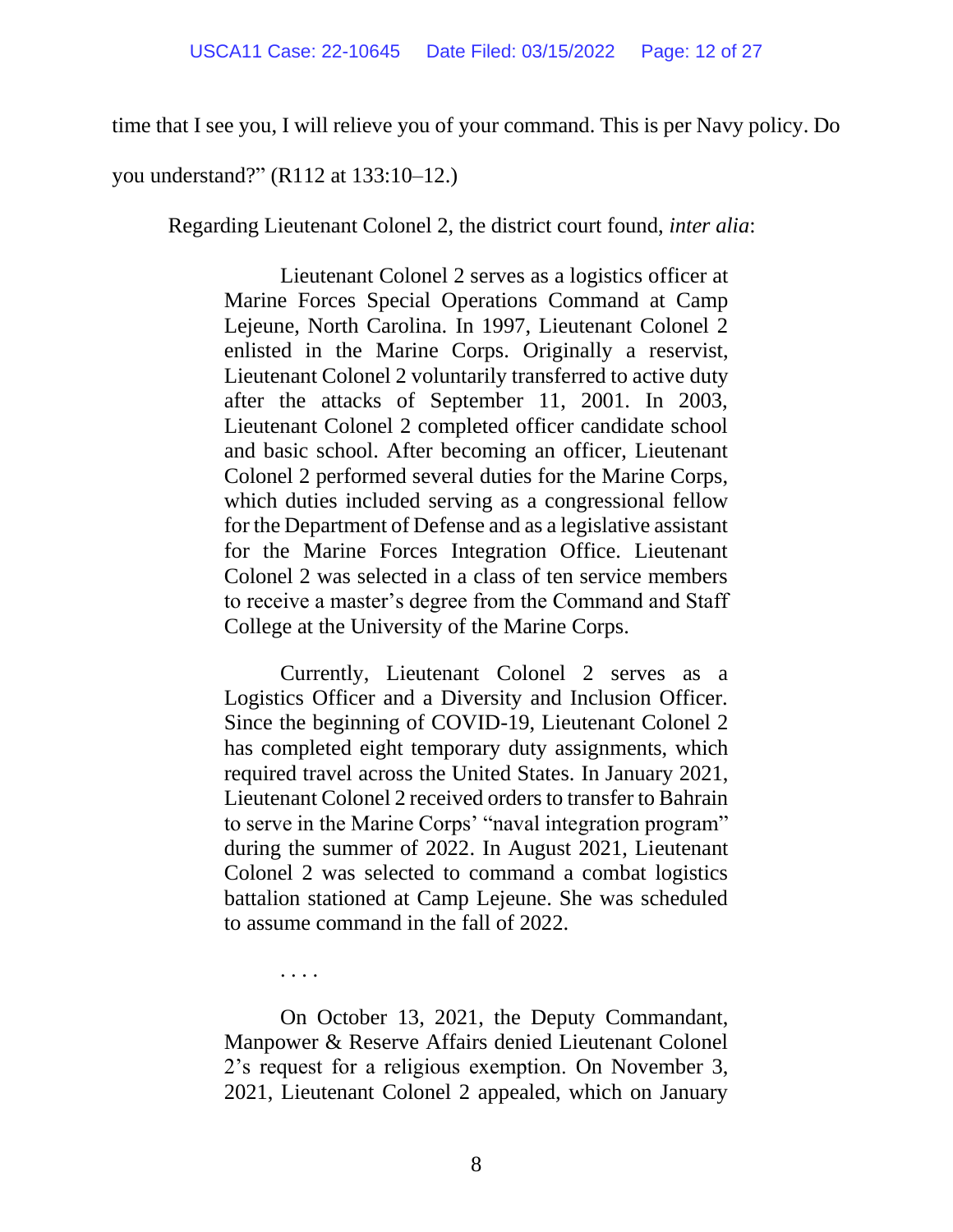26, 2022, the Assistant Commandant of the Marine Corps denied. . . .

. . . .

On January 26, 2022, the commanding officer directed Lieutenant Colonel 2 to begin a vaccination series not later than February 2, 2022. If Lieutenant Colonel 2 failed to timely begin the vaccination series, "the process will immediately begin to place [Lieutenant Colonel 2] on the Officer Disciplinary Notebook," which strips Lieutenant Colonel 2 of her scheduled command and her eligibility for deployment, promotion, schooling, and other career progression, including retirement. Further, placement on the Officer Disciplinary Notebook begins the "Board of Inquiry Process," that is, the process of administrative separation from the Marines.

(R111 at 13–16 (citations omitted) (omitting footnote: "After objecting to COVID-

19 vaccination, Lieutenant Colonel 2's transfer to Bahrain was delayed.").)

#### **C. Defendants' Attempts to Stay the PI Order.**

Defendants first moved the district court for a stay of the PI Order pending appeal, filing an "emergency" stay motion on February 28 (R118)—10 days after the PI Order and 3 days after their notice of appeal to this Court (R115). Defendants complained that the PI Order prevents them from removing Navy Commander and Lieutenant Colonel 2 for refusing their orders to be vaccinated. (R118 at 1; R122 at 1–2.) The district court promptly entered an order on March 2, setting an evidentiary hearing for March 10. (R122.) Questioning Defendants' insistence that their desire to remove Navy Commander and Lieutenant Colonel 2 from their respective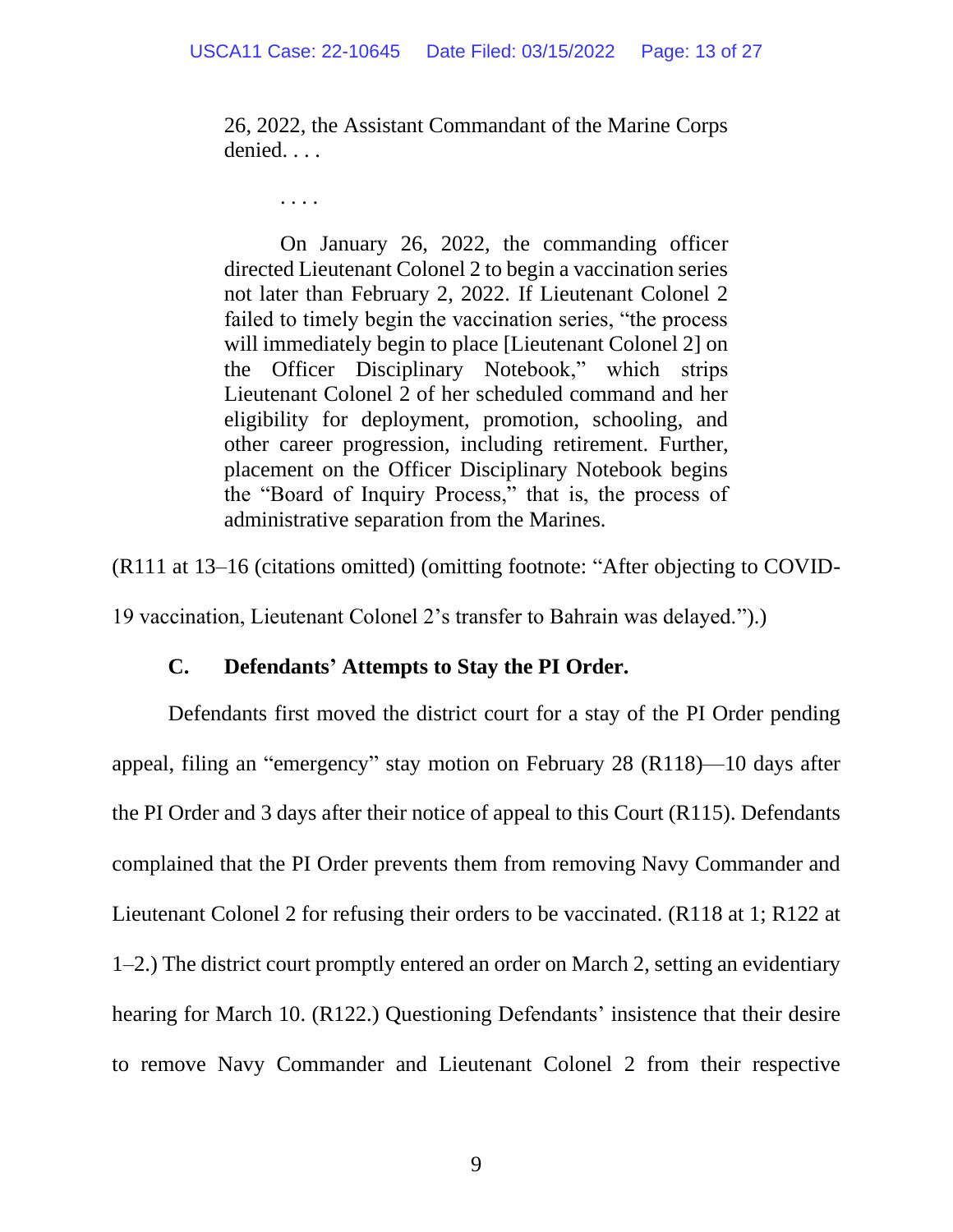commands was "not from a retaliatory animus," given the evidence adduced at the preliminary injunction hearing, the court explained that "the defendants' proffered basis to stay the injunction to permit the re-assignment of Navy Commander and Lieutenant Colonel 2 (despite the likely unlawful denial of their religious exemptions) warrants a prompt evidentiary hearing." (R122 at 2–3.) And given Defendants' utter failure to carry their evidentiary burden at the prior hearing, the district court detailed the categories of evidence Defendants should consider bringing to the upcoming hearing. First, because the court was "[p]resented at the preliminary injunction hearing with declarations endeavoring to establish Navy Commander's untrustworthiness (and consequently his unsuitability for command)," the court reminded Defendants of its rejection of the declarations and its reasoning:

> Because I heard the testimony of Navy Commander and carefully observed his demeanor and listened attentively to the content of his testimony, I fully credit his testimony, even the parts inconsistent with the un-cross-examined, last-minute affidavits. A determination of the credibility of the statements in the [defendants'] affidavits must await live testimony and further exploration (these two witnesses are at the disposal of, and under the command of, the defendants, who neither offered their live testimony nor notified the plaintiffs of the fact of, or the content of, their affidavits). Cross-examination is necessary in this circumstance to permit assessment of, among other things, the extent to which "command influence" might have affected the presence or content of the affidavits.

(R122 at 2–3 (quoting R111 at 12 n.3).)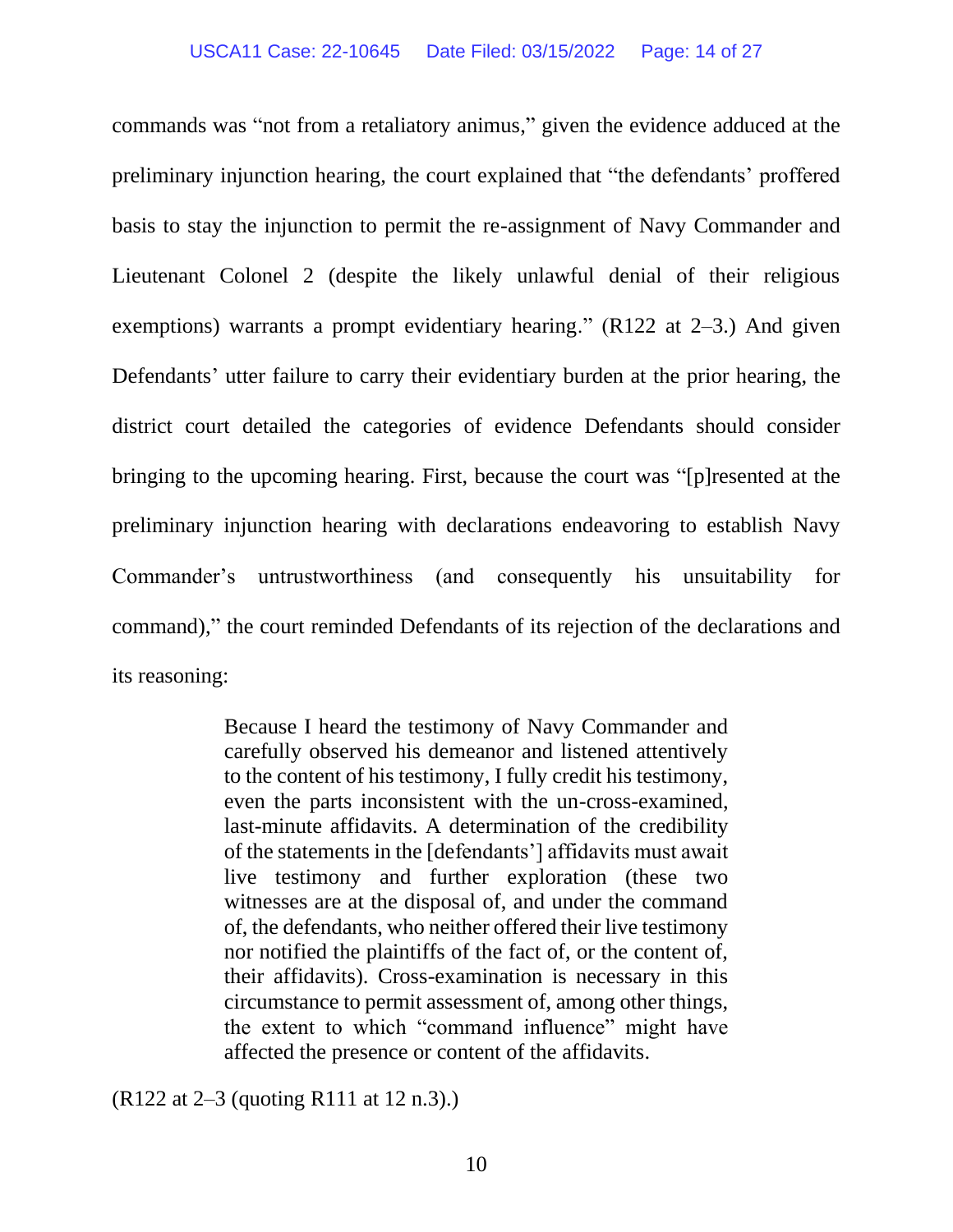Second, the court suggested Defendants should consider offering evidence on

whether the readiness and fitness of the force is more adversely affected (1) by granting exemptions and accommodations to a stated number of sincere objectors or (2) by punishing, separating, and discharging that same stated number of skilled and experienced personnel, notwithstanding the time, energy, and money expended to train those service members and necessarily spent again to locate, recruit, and train a successor, including the cost of the successors' acquiring similar experience and the deficit in fitness and readiness experienced in the interim.

(R122 at 15–16 (quoting R40 at 32–33).)

Third, the district court suggested that Defendants subject their primary medical declarants ("Lescher, Yun, and Rans") to "a hearing and an opportunity for cross-examination" to support Defendants' "dramatic and broad claim" that "'the preliminary injunction causes irreparable harm because these unvaccinated individuals place themselves and their units at higher risk of illness, hospitalization and death, and this creates a gr[e]ater risk of mission failure.'" (R122 at 16 (quoting R118 at 10).)

But, despite the district court's second chance and explicit direction to overcome their evidentiary failures, Defendants declined to offer *any* evidence at the evidentiary hearing on *their* stay motion, opting instead to go through the motions in the district court and bring their deficient record to this Court. (R128 at 1–2.) Plaintiffs, however, took Defendants' stay motion and the district court's hearing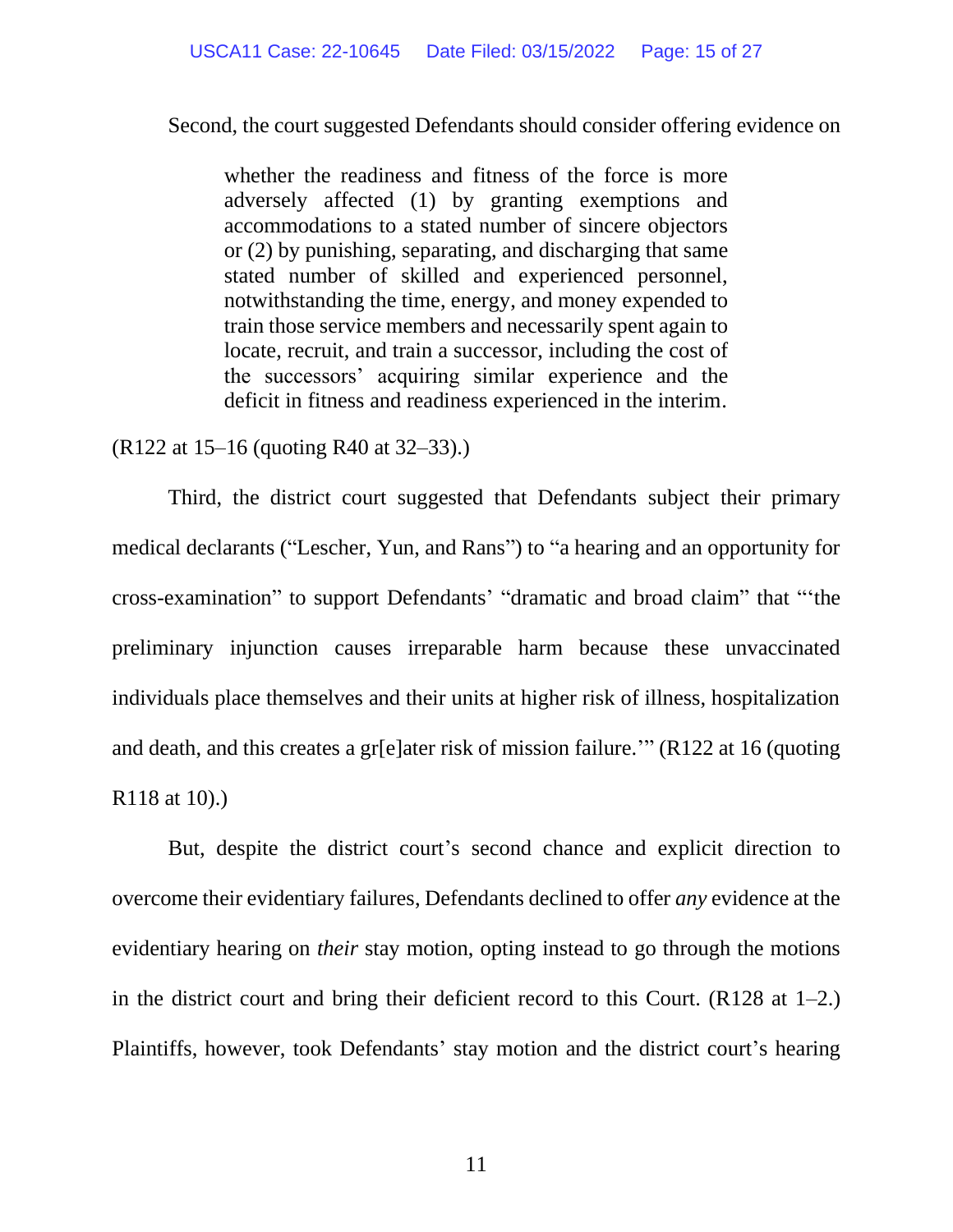seriously, and brought Navy Commander and three military physicians to testify in person.<sup>7</sup> (R134 at 1–2.)

Navy Commander testified primarily to expose Defendants' blatant misrepresentation to the district court (and this Court) that the PI Order "indefinitely sidelines" Navy Commander's destroyer and "effectively places [his] multi-billion dollar guided missile destroyer out of commission." (R118 at 1, 16; *see also* Stay Mot. 1, 2 (same).) As Navy Commander testified, he was *out at sea commanding his ship* on the very days Defendants filed their stay motions in the district court and this Court claiming the ship was "sideline[d]" and "out of commission." (R136-1 at 7:13–8:20, 17:13–20, 33:15–21.) Moreover, Navy Commander was commanding his ship with excellence, on the same deployment certification cycle set for his ship prior to entry of the PI Order. (R136-1 at 8:21–12:19.) Indeed, under his command, Navy Commander's ship completed its most recent certification mission on the first try, which is unusual, and a day early. (R136-1 at 9:17–10:21.) His ship's high performance and success, as recognized by a superior officer observing onboard,

Lt. Col. Peter Chambers (D.O.), TXARNG, Lt. Col. Theresa Long (M.D.), USA, and Col. Stewart H. Tankersley (M.D.), USA (Ret.), all took the stand to testify on the lack of necessity, safety, and efficacy of the available COVID-19 vaccines. (R134, R135.) Lt. Col. Chambers now suffers from demyelination disease after taking the Moderna shot, and all three testified that the shots are causing injuries and are not effective in preventing transmission, and that there are less restrictive means than universal vaccination to prevent and treat COVID-19. The transcript of their testimony is not yet available.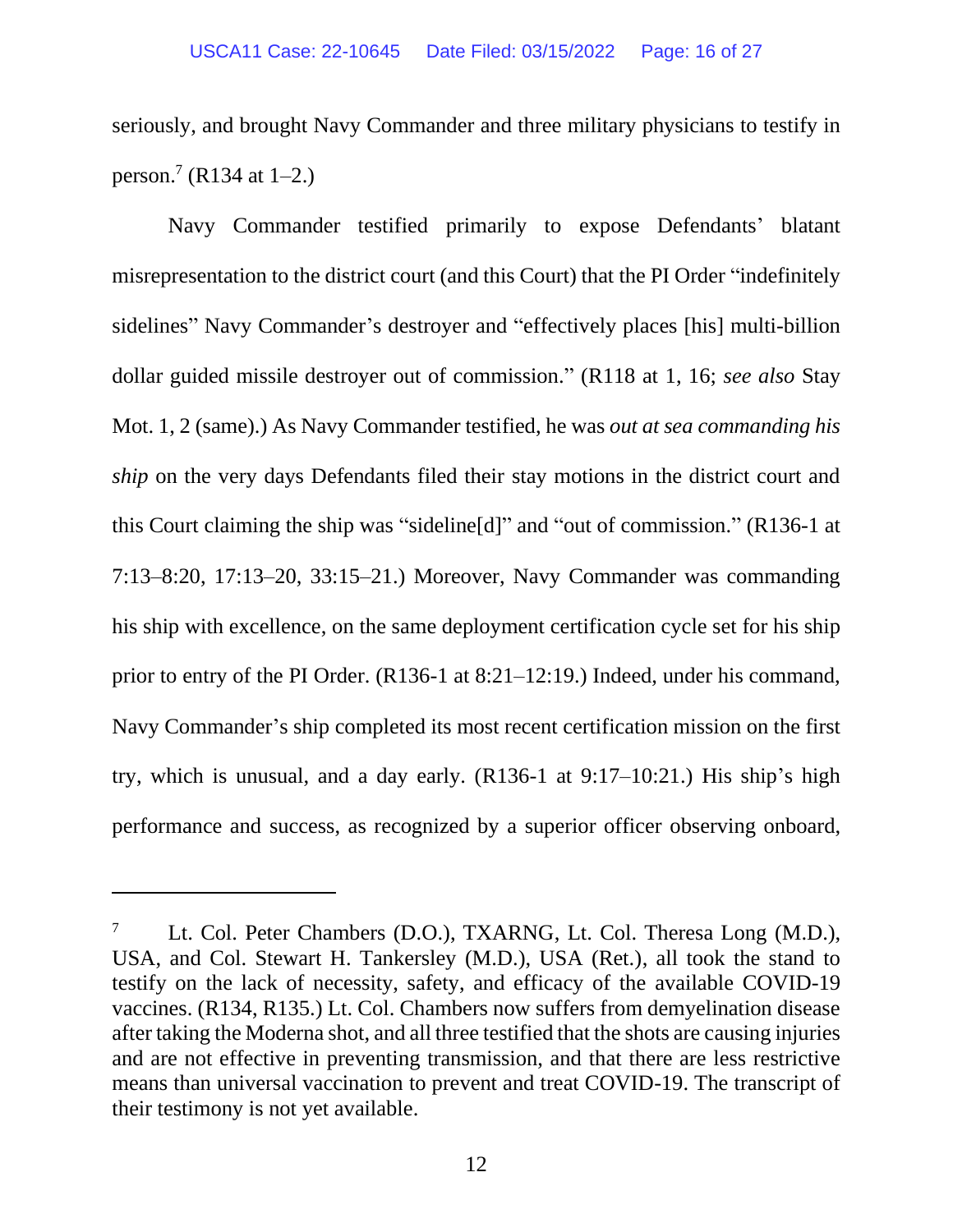#### USCA11 Case: 22-10645 Date Filed: 03/15/2022 Page: 17 of 27

allowed Navy Commander to testify confidently that his vaccination status has had no impact on his ship's readiness or the good order and discipline of his crew. (R136- 1 at 11:9–11, 14:10–14, 23:24–26:7.)

The district court denied Defendants' stay motion on March 11. (R133.) The court explained that "the preliminary injunction narrowly and specifically protects Navy Commander and Lieutenant Colonel 2 (1) from enforcement of an order to either accept vaccination or undergo discipline, including possible separation from service, and (2) from any adverse action that is retaliatory." (R133 at 2.) The Court also again found Navy Commander's and Lieutenant Colonel 2's live testimony at both the preliminary injunction and stay hearings credible, despite Defendants' persistent claims to the contrary:

> [A]t the hearing that resulted in the preliminary injunction, the plaintiffs presented the testimony of Navy Commander and Lieutenant Colonel 2. The defendants offered no live testimony and no deposition. Rather, the defendants offered a last-minute declaration from Navy Commander's executive officer aiming to establish that Navy Commander in recent days had lied to his commanding officer, that because of the alleged lies the Navy had "lost confidence" in his ability to command, and that Navy Commander's immediate removal from his command was warranted. But credibility issues about the declarations were created by the timing of the un-crossexamined declarations, by the well-known risk of command influence, and by the declarations' supplying a handy and putatively neutral reason for removing Navy Commander from his command at a critical moment amidst his effort to assert under RFRA a religious exemption from vaccination. Additionally, the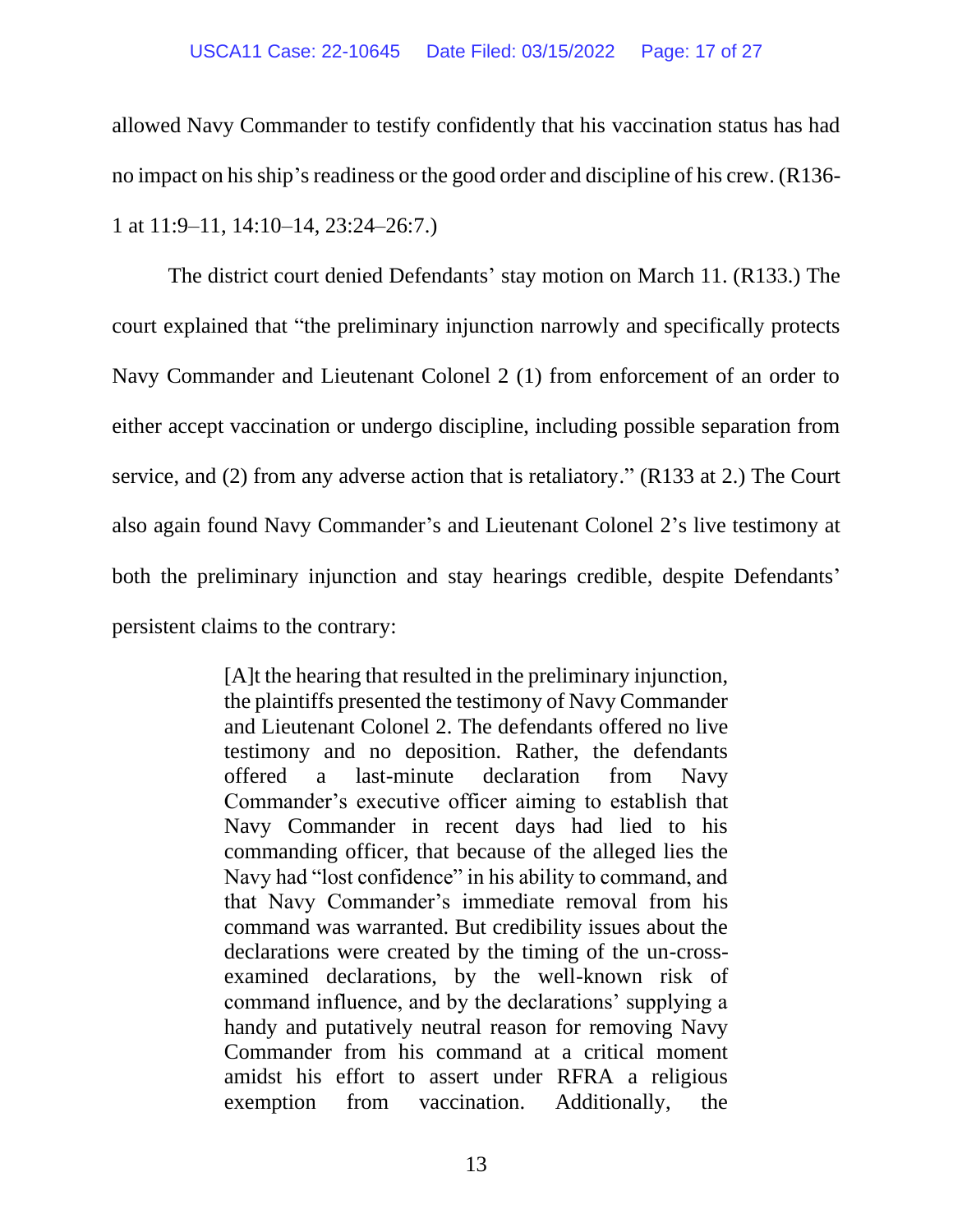declarations were offered to negate live, cross-examined, and credible testimony.

(R133 at 4; *cf.* Stay Mot. 14.<sup>8</sup> )

## **ARGUMENT**

Defendants have not satisfied the governing standard for staying a preliminary

injunction pending appeal:

(1) whether the stay applicant[s have] made a strong showing that [they are] likely to succeed on the merits; (2) whether the applicant[s] will be irreparably injured absent a stay; (3) whether issuance of the stay will substantially injure the other parties interested in the proceeding; and (4) where the public interest lies.

<sup>&</sup>lt;sup>8</sup> The discredited declarations feign "loss of confidence" in Navy Commander based Captain Brandon's false claim in November 2021 that Navy Commander disregarded safety protocols by coming to work with COVID symptoms, and Captain Brandon's false claim in February 2022 that Navy Commander mislead him in requesting leave to attend the district court's preliminary injunction hearing. (Stay Mot. 14.) Navy Commander refuted both with testimony wholly credited by the district court. (R112 at 68:8–73:20, 106:20–111:1, 116:17–126:15, 135:18–136:5 (explaining Navy Commander came to work hoarse, which he attributed to exercising in cold weather based on past experience, and that both Navy regulations and ship's medical personnel excluded mere loss of voice as a COVID symptom); R112 at 73:22–74:10, 79:12–96:9, 113:6–114:18 (explaining navy Commander requested leave to travel to the hearing according to procedure requested by Captain Brandon and all Navy requirements and timely informed both his crew and Captain Brandon that he would be unavailable due to traveling out of area); R136-1 at 28:22– 33:6 (same). Navy Commander also testified that in January 2021 Captain Brandon expressed his trust in Navy Commander's ability to command his ship. (R112 at 131:15–133:6.)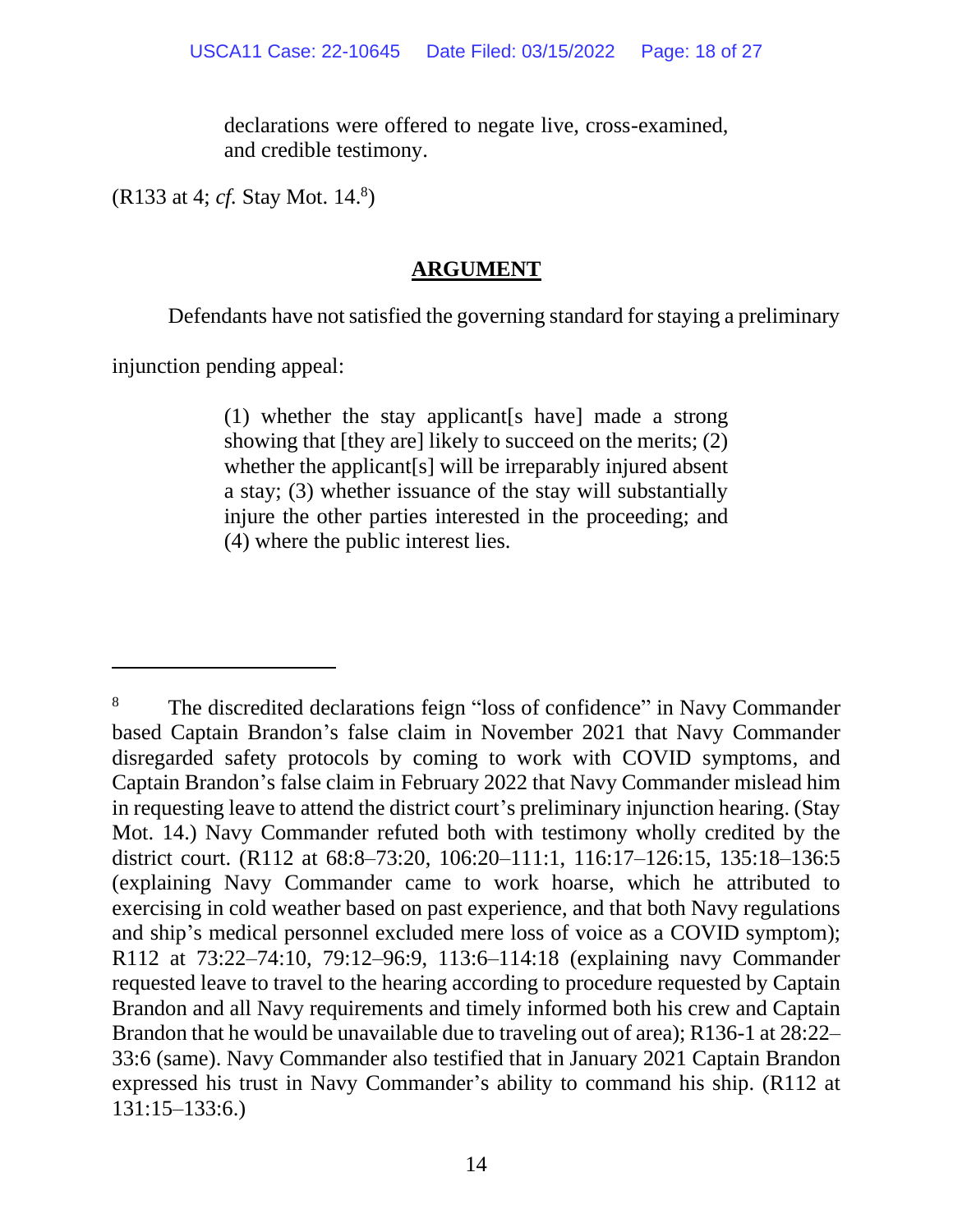*Hilton v. Braunskill*, 481 U.S. 770, 776 (1987). "Considering that this test is so similar to that applied when considering a preliminary injunction, courts rarely stay a preliminary injunction pending appeal." *Dream Defs. v. DeSantis*, No. 4:21CV191-MW/MAF, 2021 WL 4099437, at \*33 (N.D. Fla. Sept. 9, 2021). Neither Defendants' justiciability argument nor their patently pretextual "lost confidence" argument provide the "exceptional circumstances" necessary to justify a stay of the district court's PI Order. *See id.*

Nor can Defendants overcome their intentional failure to put on live evidence despite having two chances to do it. The district court's crediting Plaintiffs' live testimony while discrediting Defendants' conflicting declarations is due high deference by this Court:

> We accord considerable deference to the district court's credibility findings. Credibility determinations are typically the province of the fact finder because the fact finder personally observes the testimony and is thus in a better position than a reviewing court to assess the credibility of witnesses. On review, we will accept the district court's credibility determination unless it is contrary to the laws of nature, or is so inconsistent or improbable on its face that no reasonable factfinder could accept it.

*United States v. Thelisma*, 615 Fed. App'x 664, 665 (11th Cir. 2015) (cleaned up).

Defendants cannot make a sufficient showing to upset the district court's credibility

determinations.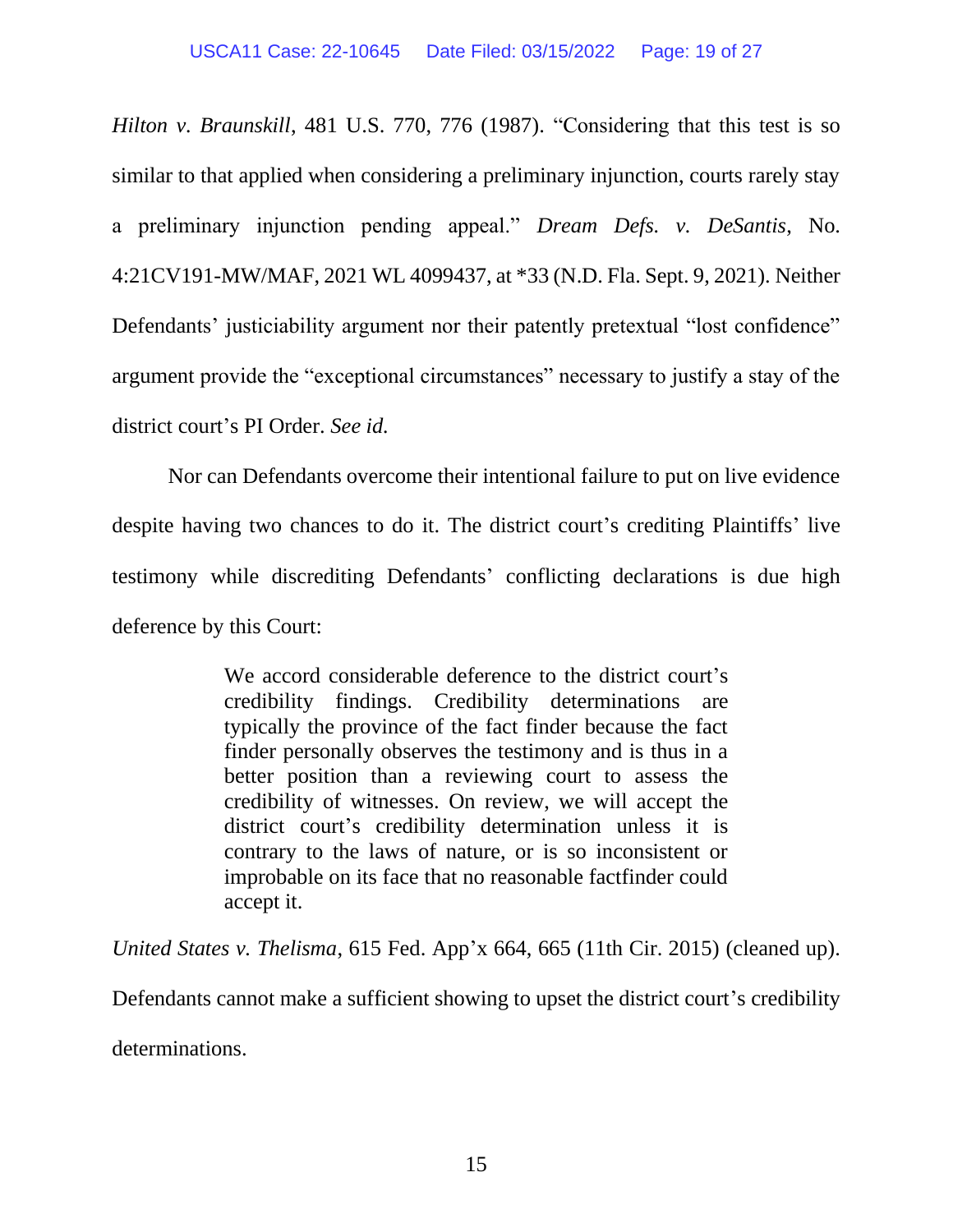#### **I. PLAINTIFFS' RFRA CLAIMS ARE JUSTICIABLE.**

As both the district court and the Fifth Circuit concluded, RFRA—enacted by a bipartisan Congress and signed by President Clinton in 1993—makes Plaintiffs' free exercise claims justiciable as a matter of law.<sup>9</sup> (R111 at 29–31; R122, at 4–11; *U.S. Navy Seals 1–26 v. Biden*, No. 22-10077, 2022 WL 594375, at \*7 (5th Cir. Feb. 28, 2022) [*Navy Seals*].) Several other courts have likewise concluded military RFRA claims are justiciable. *See, e.g.*, *Poffenbarger v. Kendall*, No. 3:22-CV-1, 2022 WL 594810, at \*20–21 (S.D. Ohio Feb. 28, 2022); *Air Force Officer v. Austin*, No. 5:22-CV-00009-TES, 2022 WL 468799, at \*13 (M.D. Ga. Feb. 15, 2022). Thus, the Court should reject Defendants' justiciability argument. (Stay Mot. 16.)

## **II. DEFENDANTS ARE UNLIKLY TO SUCCEED ON THE MERITS BECAUSE THEY CANNOT CARRY THEIR RFRA BURDEN.**

The evidence adduced in the district court proves that the RA policy for service members is a ruse. (*See* Summary pts. A, B, *supra*.) Defendants cannot carry their burden to justify the policy under RFRA strict scrutiny.

<sup>9</sup> To the extent any aspect of the 5th Circuit's pre-1980 decision in *Mindes v. Seaman*, 453 F.2d 197 (5th Cir. 1971), applies to the justiciability of Plaintiffs' RFRA claims, the *Navy Seals* court explained why the RFRA claims are justiciable under *Mindes*. *See* 2022 WL 594375, at \*7–10.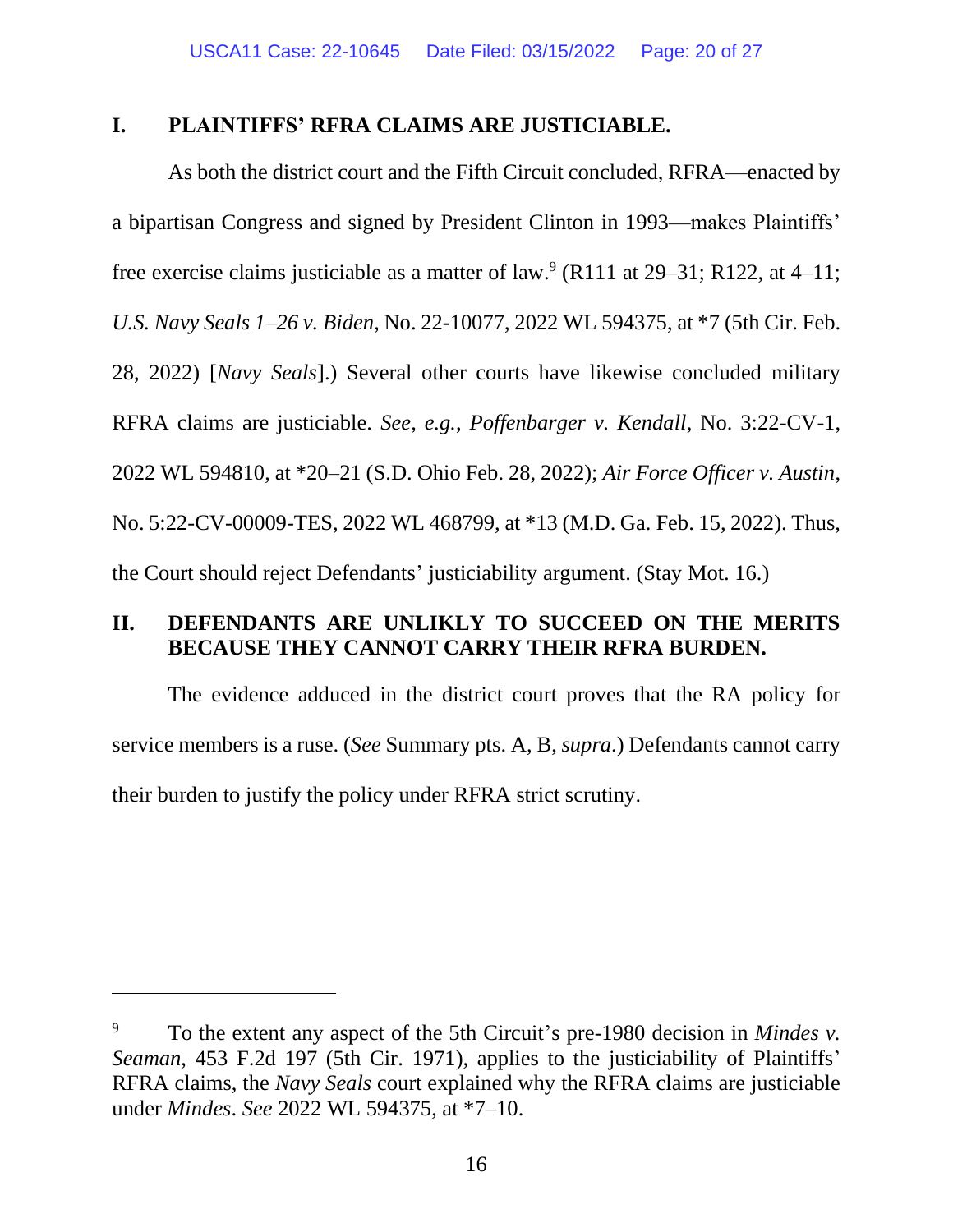## **A. Defendants' medical evidence is stale and fails to identify any marginal risk of allowing a particular unvaccinated service member to perform his or her duties.**

As the district court explained, it is Defendants' burden to prove that "vaccinating Navy Commander or Lieutenant Colonel 2 over their religious objection, that is, athwart the right of each to the free exercise of religion, is 'the least restrictive means of furthering that compelling governmental interest.'" (R122 at 14; R111 at 35 (citing *Gonzales v. O Centro Espirita Beneficente Uniao do Vegetal*, 546 U.S. 418, 429–430 (2006)).) And as the district court concluded, despite the bulk of Defendants' numerous declarations, they contain stale, generalized numbers that do not address the specifics of any Plaintiff's religious accommodation request. (R122 at 15–17.) In other words, Defendants' evidence fails to answer "the question that RFRA burdens the defendants to answer."<sup>10</sup> (*Id.* at 17.)

 $10$  Plaintiffs concede that the government has a general compelling interest in the health and safety of the military, but not any compelling interest in universal or widespread COVID-19 vaccination. Defendants cannot carry their RFRA burden even by proving safety and efficacy of COVID-19 vaccines as a general matter (R122 at 14), and Plaintiffs do not need to prove the converse to prevail. Plaintiffs nonetheless put on evidence of the lack of necessity, safety, and efficacy of the vaccines, putting even more distance between Defendants' claimed interest and the permissibility under RFRA of achieving it with mandatory, universal vaccination. (*See* note 7, *supra*.)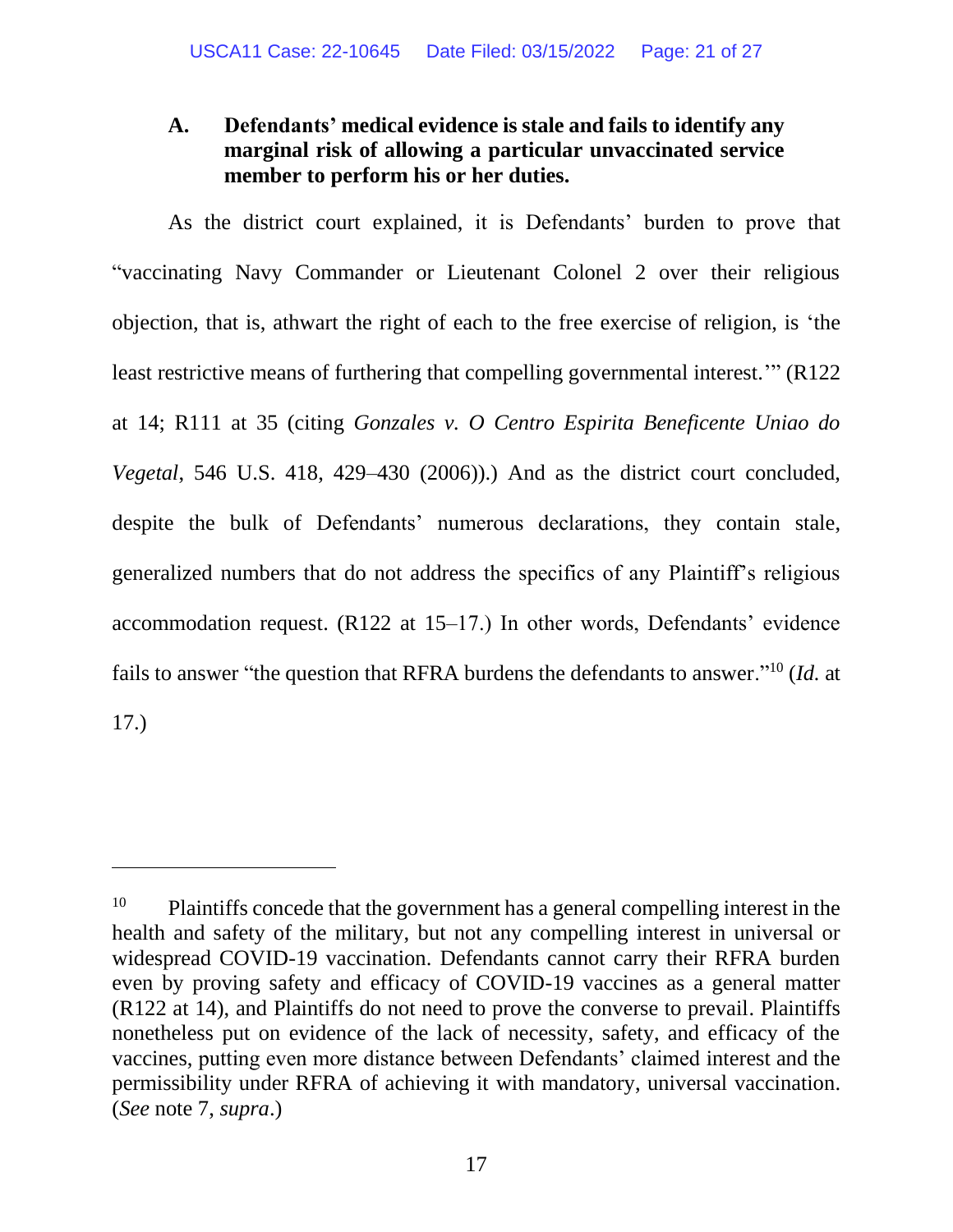Moreover, even at the general level, the military's own admissions refute any need for mandatory universal vaccination. For example, in an e-mail to the over 18,000 service members under his command, U.S. Army General James H. Dickinson, Commander of U.S. Space Command,<sup>11</sup> adopted the latest CDC position that, "[w]ith high levels of population immunity from both vaccinations and infections, the risk of medically significant disease, hospitalization, and death from COVID-19 has been greatly reduced." (A copy of the e-mail communication is attached hereto as Exhibit A (quoting CDC, COVID-19 Community Levels (Mar. 3, 2022), https://www.cdc.gov/coronavirus/2019-ncov/science/communitylevels.html); *see also* R135-2.) Thus, without acknowledging or identifying the rapidly diminishing rate of severe illness and hospitalization from COVID-19 for all, any argument by Defendants that the unvaccinated are more likely to suffer severe illness or hospitalization lacks foundation.

Also, in January the *Navy Times* quoted Vice Admiral William Merz, Deputy Chief of Naval Operations for Operations, Plans and Strategy, disclaiming any disruption of Navy operations by the most recently prevalent Omicron variant: "'So, it's coming and going all the time, very small numbers, and really no operational impact . . . . And the teams are just very, very attuned to watching their indications

<sup>11</sup> U.S. Space Command, *Gen James H. Dickinson*, https://www.spacecom.mil/ Leaders/Bio/Article/2329436/gen-james-h-dickinson/ (last visited March 8, 2022).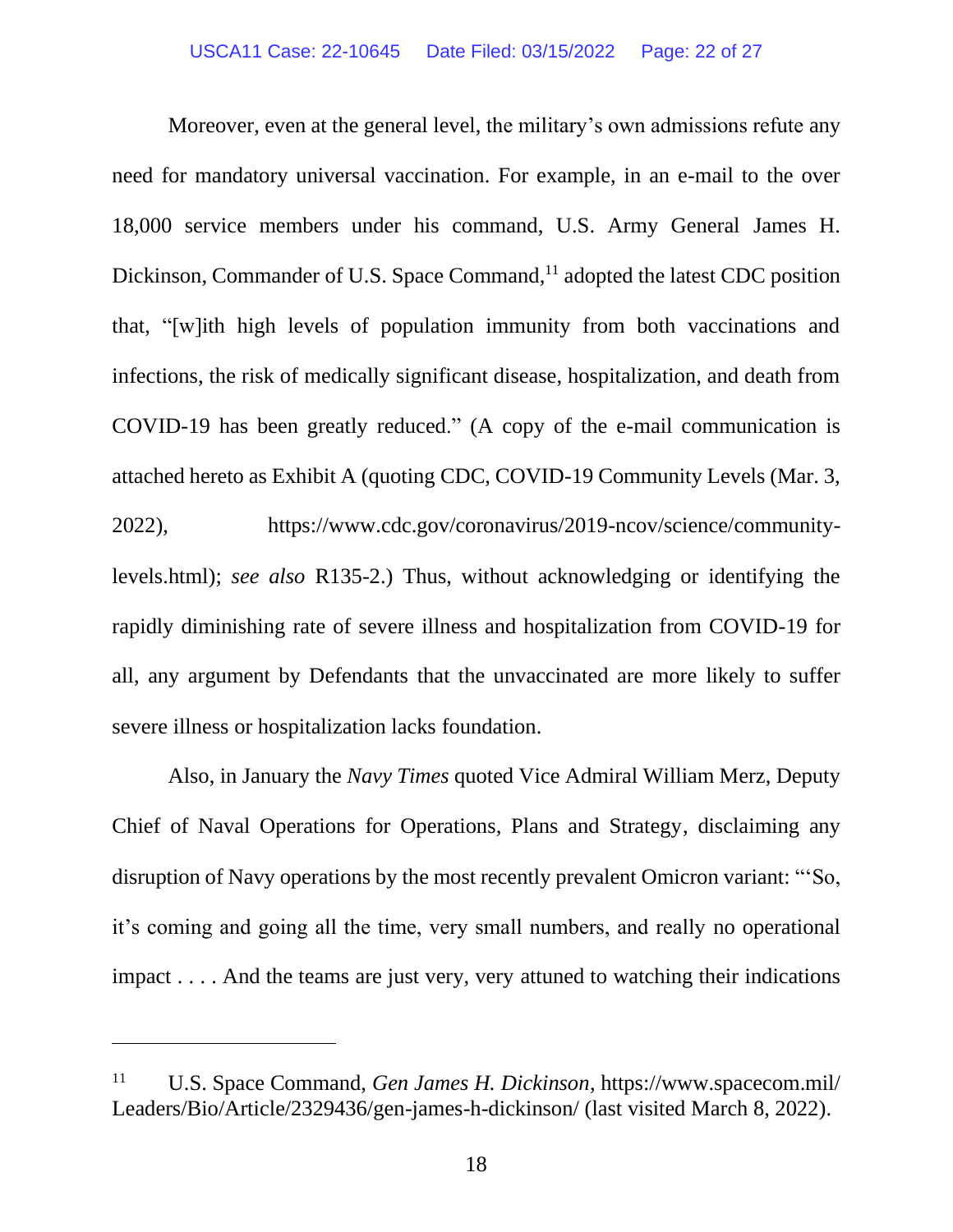#### USCA11 Case: 22-10645 Date Filed: 03/15/2022 Page: 23 of 27

and reacting to it.'" Diana Stancy Correll, *Omicron isn't significantly impacting Navy operations, admiral says*, Navy Times (Jan. 27, 2022) https://www.navytimes.com/news/your-navy/2022/01/27/omicron-isnt-

significantly-impacting-navy-operations-admiral-says/; *see also Navy Seals*, 2022 WL 594375, at  $*9$  (quoting same and rejecting defendants' attempt to downplay statement). In the absence of any operational impact on the Navy from COVID-19 in January, despite the ongoing service of unvaccinated sailors, Defendants cannot argue that allowing any Plaintiff to continue serving without vaccination will have an operational impact.

### **B. "Nondeployable" and "lost confidence" are code words for a blanket, pretextual policy of denying religious accommodation requests under the guise of individualized determinations.**

By adopting a blanket policy of nondeployability of unvaccinated service members, the military can feign individualized denials of religious accommodation requests. (Stay Mot. 2–3, 10–12, 17–21; R133 at 3.) But Defendants have never demonstrated how the determination of who is deployable belongs to anyone other than the military. (R133 at 3; *cf.* R104 (showing, e.g., Defense Cooperation Agreement and Status of Forces Agreement provide "that U.S. forces in Kuwait be subject to U.S. rather than Kuwaiti law—a common feature of such arrangements.").) "RFRA demands much more than deferring to officials' mere sayso that they could not accommodate a plaintiff's religious accommodation request."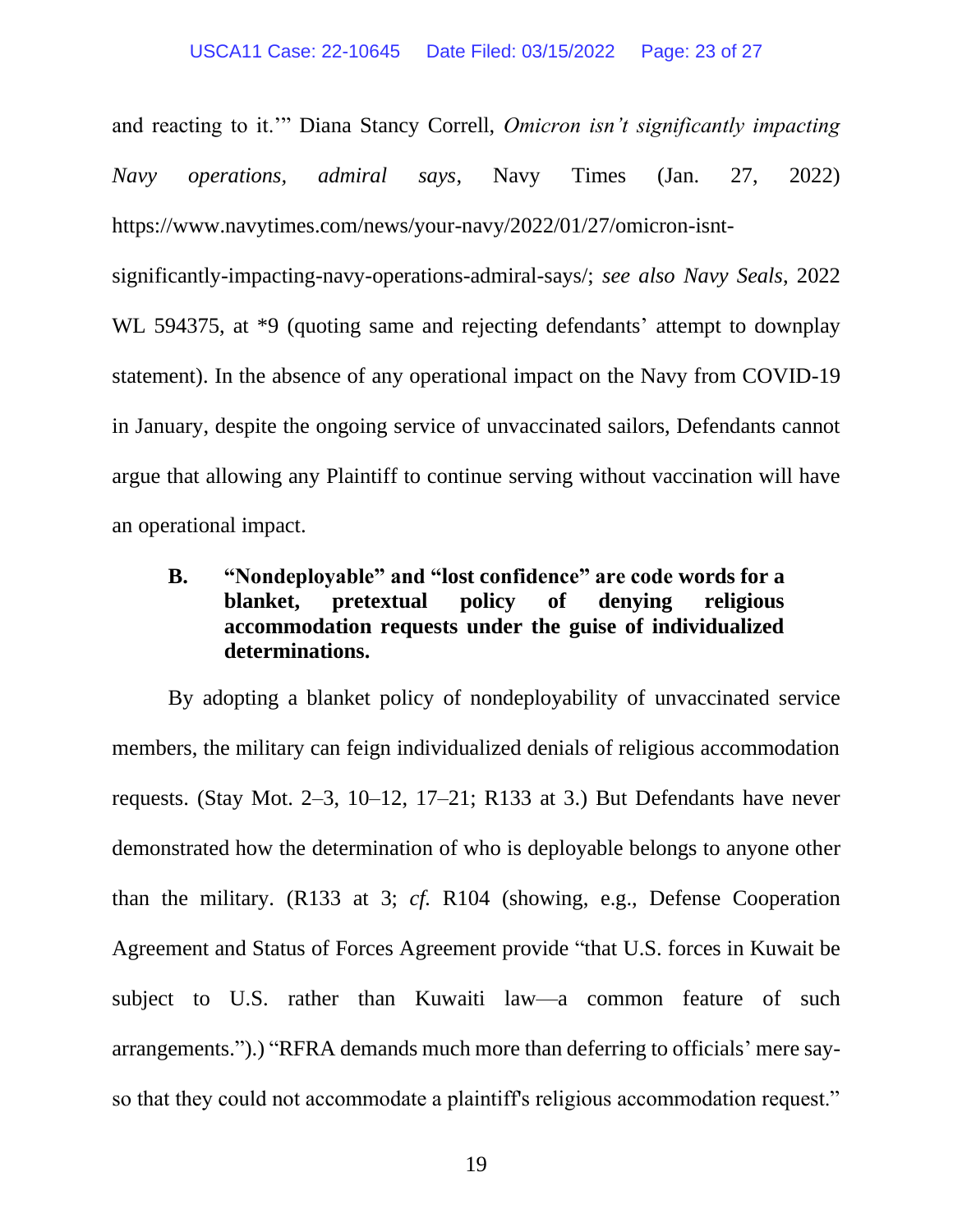*Navy Seals*, 2022 WL 594375, at \*11. (R122 at 17.) Defendants cannot carry their RFRA burden without proving why any particular Plaintiff cannot be deployed as a basis for denial of a religious accommodation.

No less pretextual but more pernicious, Defendants' now revealed blanket policy of "lost confidence" in fitness for all service members who do not comply with a final vaccination order despite the pendency of justiciable legal challenges to such orders—even despite having obtained a preliminary injunction against enforcement of such orders—cannot survive RFRA strict scrutiny requiring individualized determinations. (Stay Mot. 1, 13–14, 16–17.) The military's feigned "lost confidence" in Navy Commander and Lieutenant Colonel 2 is patently pretextual and has everything to do with their lawful and orderly attempt to obtain judicial relief from an unconstitutional and illegal mandate.<sup>12</sup> The military's claiming "lost confidence" in service members for no other reason than their "disobeying" a final shot order pursuant to a federal court injunction vindicating their free exercise rights amounts to a military *coup d'état* against the coequal

 $12$  The pretextual nature of Defendants' position is demonstrated by their shifting positions. For example, after first claiming lost confidence in Navy Commander due to his disobeying the shot order after losing his final RA appeal (a facially punitive move in violation of RFRA) (R74-12 at 2, ¶ 4), Captain Brandon disclaimed it was disobedience of the shot order and instead claimed he lost trust in Navy Commander's judgment because of the alleged November 2021 lost voice incident and the February 2022 leave incident (R83-1 at 8, ¶ 19; *see* note 8, *supra*.)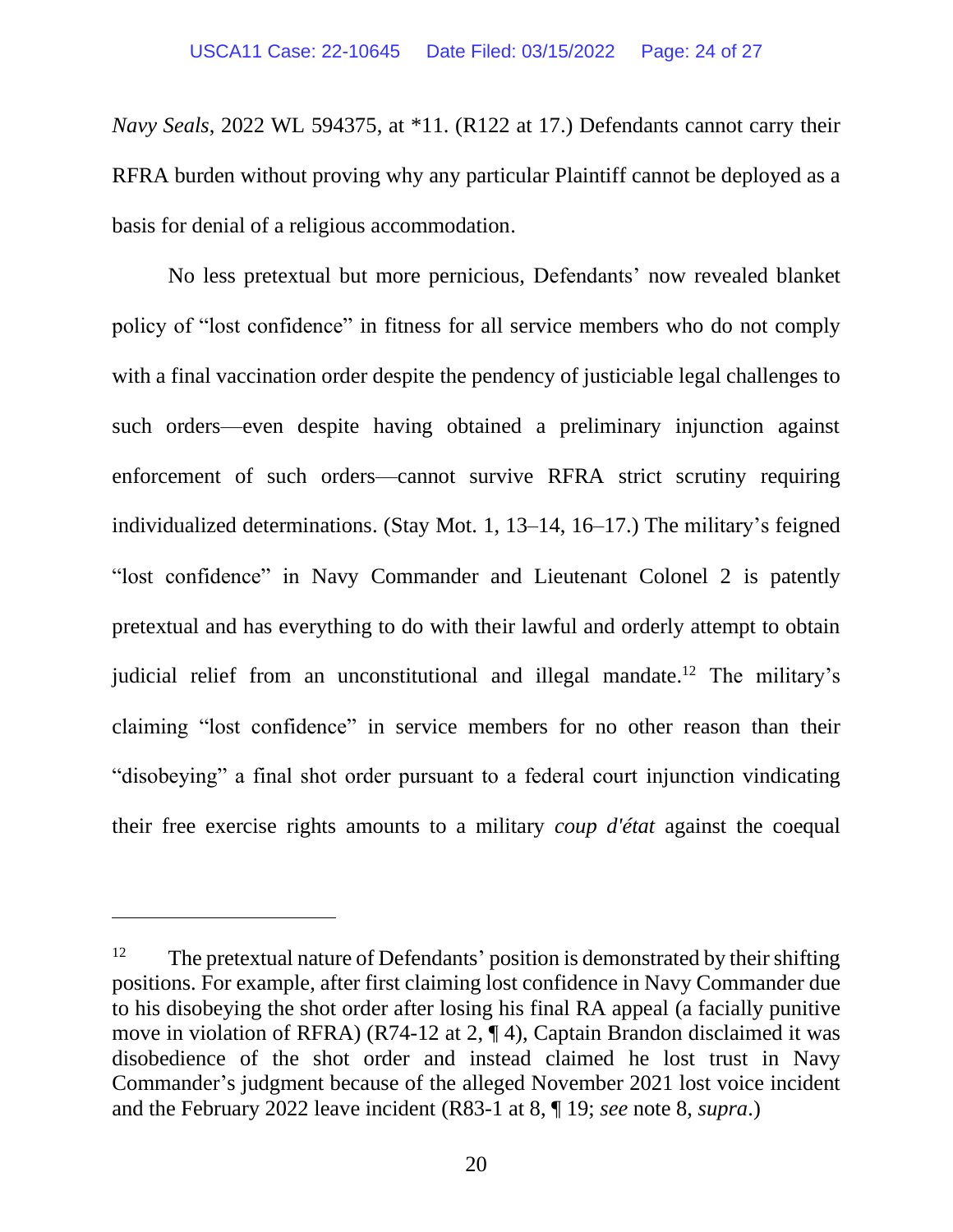branches of the United States Government that enacted and interpreted RFRA according to their respective constitutional authorities.

### **III. DEFENDANTS CANNOT SATISFY THE REMAINING REQUIREMENTS FOR A STAY PENDING APPEAL.**

The remaining three factors also weigh heavily against a stay. Defendants cannot show they will suffer irreparable harm without a stay because Defendants have not proved any individualized risk to military readiness posed by Navy Commander's or Lieutenant Colonel 2's continued service, apart from a generalized and pretextual "loss of confidence." Indeed, Defendants misrepresented the status of Navy Commander's ship, claiming it was out of commission when it was in fact operating as usual, and Defendants can only point to remote, speculative risks that could result from deploying Lieutenant Colonel 2.

Conversely, a stay will irreparably harm Navy Commander and Lieutenant Colonel 2. Defendants' persistent retort that there is no actual urgency for service members under final shot orders because the military's full deployment of its punitive arsenal "would take place over many months" (Stay Mot. 14–15) is disingenuous at best. Defendants make it exceedingly clear that disobeying a "lawful order" to get a COVID-19 shot is, in and of itself, a cardinal sin, making the disobedient service member *immediately* "unfit" and an "unacceptable risk" to his or her unit—even if the service member is diligently prosecuting a legal challenge of the order's authority (with some success), and even if the same service member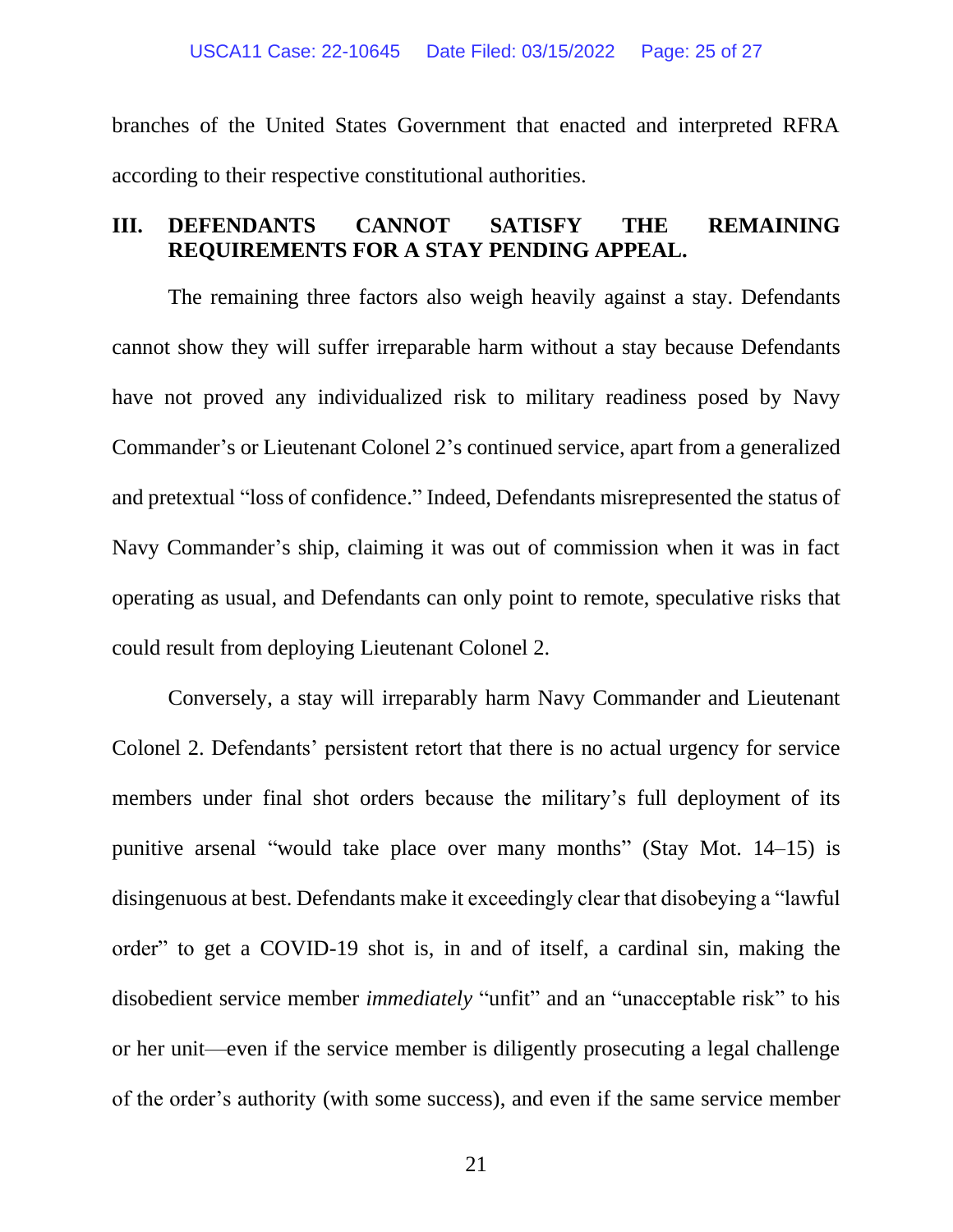#### USCA11 Case: 22-10645 Date Filed: 03/15/2022 Page: 26 of 27

was fit and acceptable to serve while waiting out the military's religious accommodation review process. Even a win in court, apparently, does not remove this stain. Moreover, the constitutional injury attaches with the choice posed by the final shot order: "By pitting their consciences against their livelihoods, the vaccine requirements would crush Plaintiffs' free exercise of religion." *Navy Seals*, 2022 WL 594375, at \*9.

Finally, the public interest favors keeping honorable, loyal, and excellent officers in command, and stopping the military from burdening their religious exercise where there are demonstrably effective and less restrictive means of protecting the health and safety of the military.

#### **CONCLUSION**

For all of the foregoing reasons, the Court should deny the Stay Motion.

/s/ Roger K. Gannam Mathew Staver Anita Staver Horatio G. Mihet Roger K. Gannam Daniel J. Schmid LIBERTY COUNSEL P.O. Box 540774 Orlando, FL 32854 (407) 875-1776 court@lc.org

*Attorneys for Plaintiffs–Appellees*